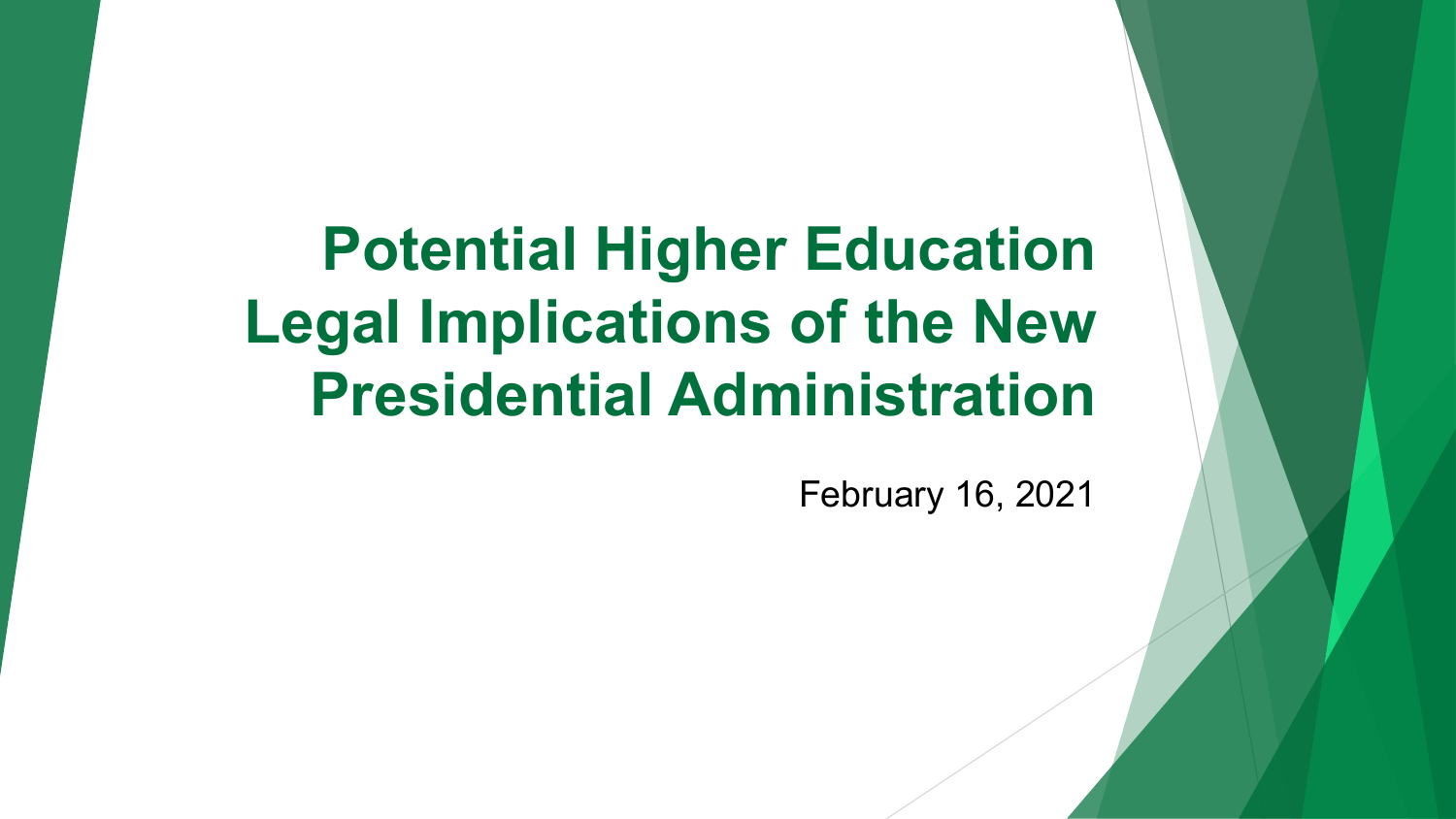# **Introduction to Session and Impacted Law**

**Jesh Humphrey**  Vice Chancellor for Institutional Integrity and General Counsel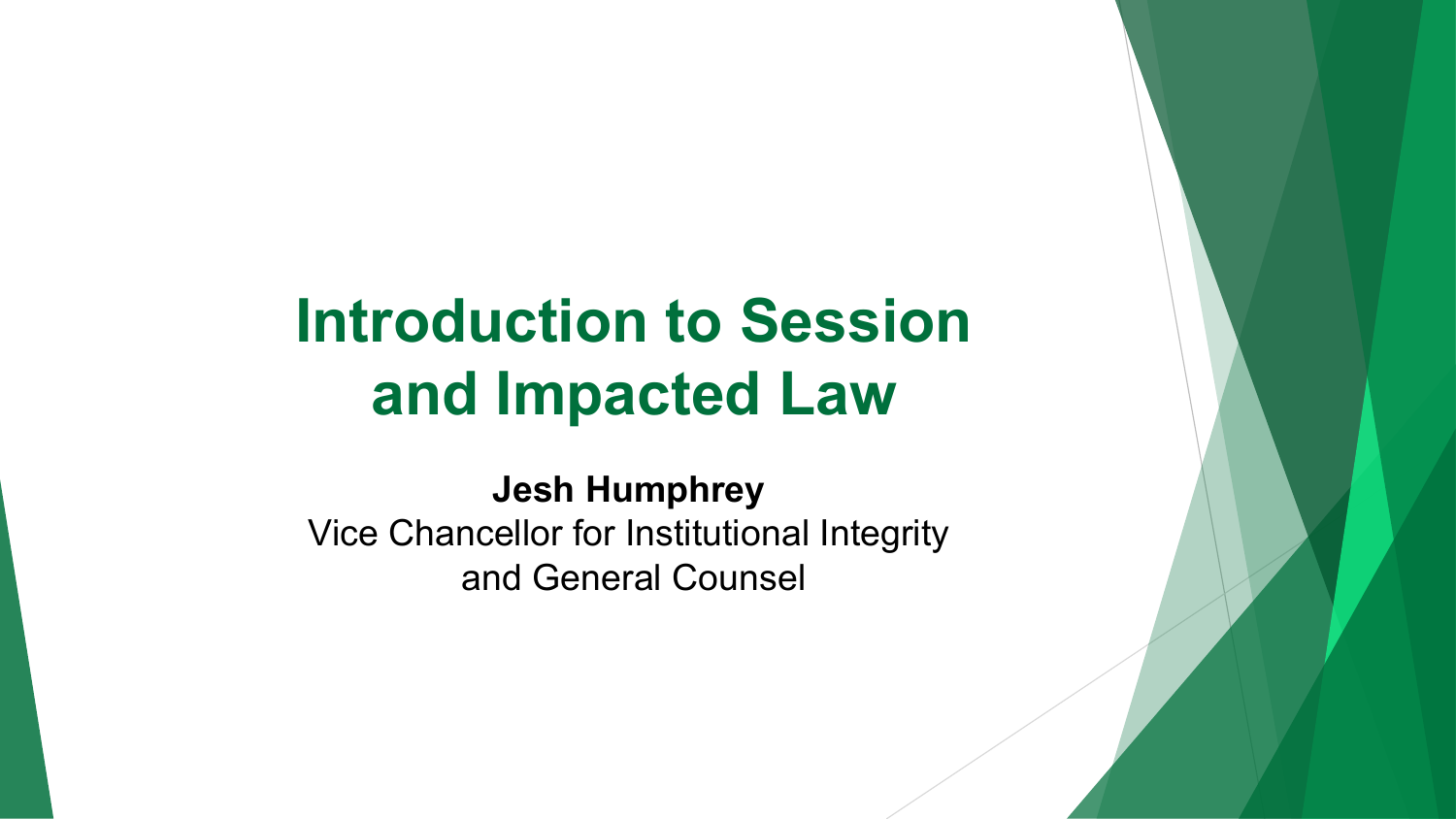## How does President Biden's use of executive power compare so far?

Number of executive orders signed by new president

After less than 24hrs in office

After two weeks in office Trump Obama GW Bush Clinton

Source: The American Presidency Project

Biden



 $15$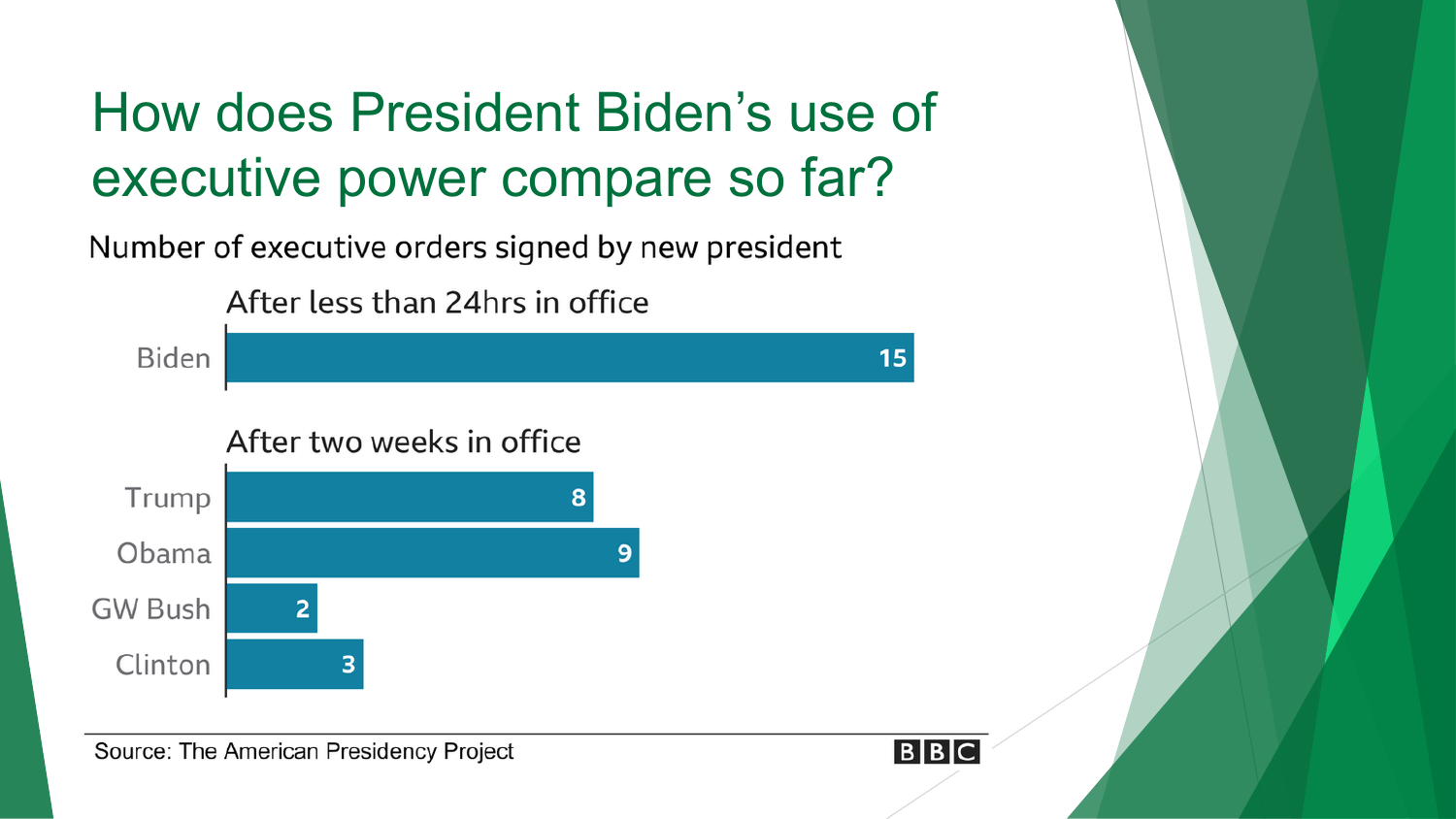## Sources of federal law most impacted by presidential transition

- $\blacktriangleright$  Federal Statute = law passed by Congress and signed by the President
- Regulations = rules enacted by an agency (Department of Education, Department of Justice, Department of Labor, etc.) that interpret a federal statute
- $\triangleright$  Executive Order = directive from the president, usually to administrative agencies, that manages operations of the federal government
- $\triangleright$  Agency Guidance = advice (including memos, bulletins, staff manuals, letters) provided by an agency regarding its current interpretations and enforcement standards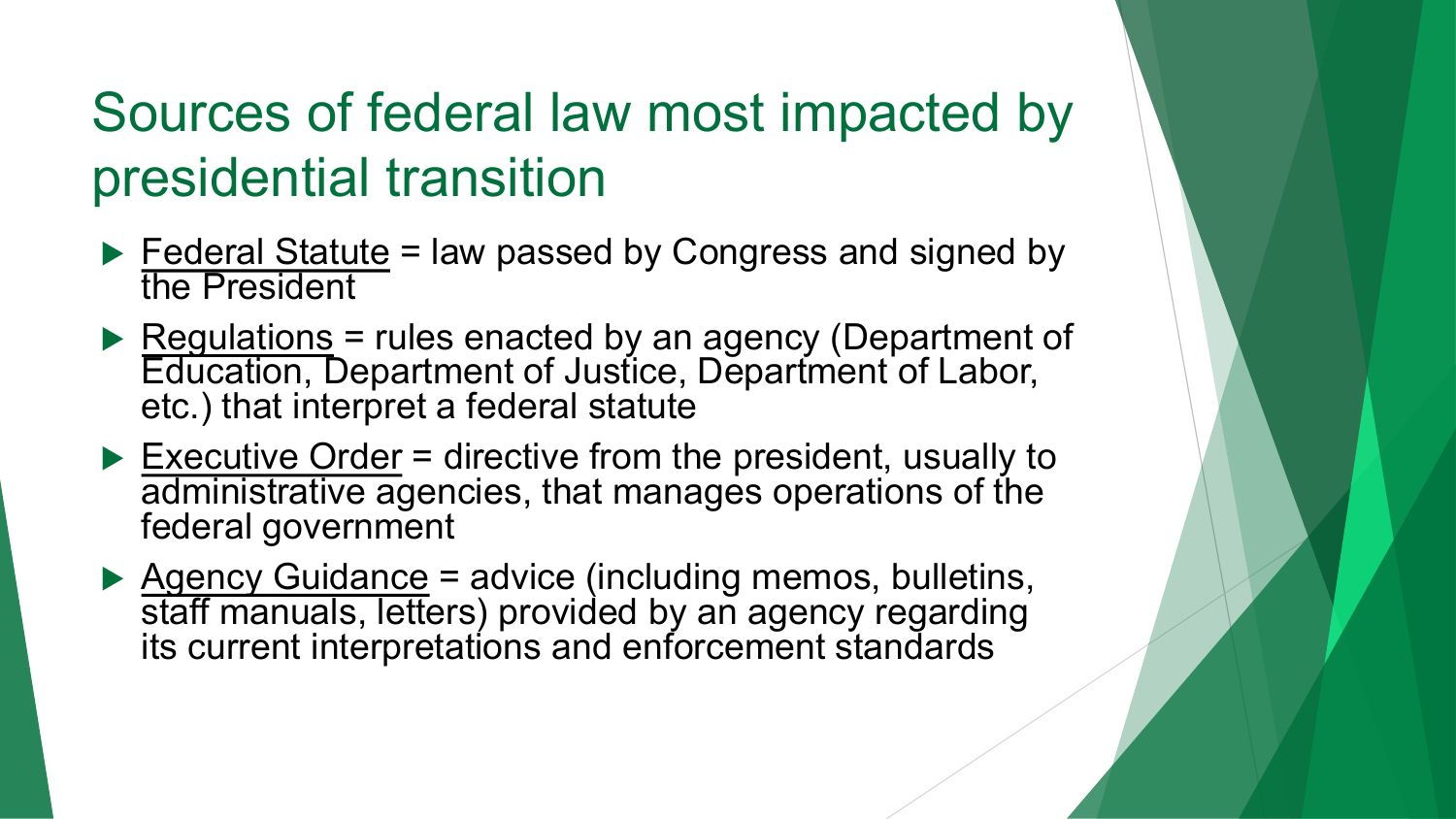### **Executive Orders**

**Sam Sears**  Deputy General Counsel

**T'Ajai Carrington** Higher Education Legal Fellow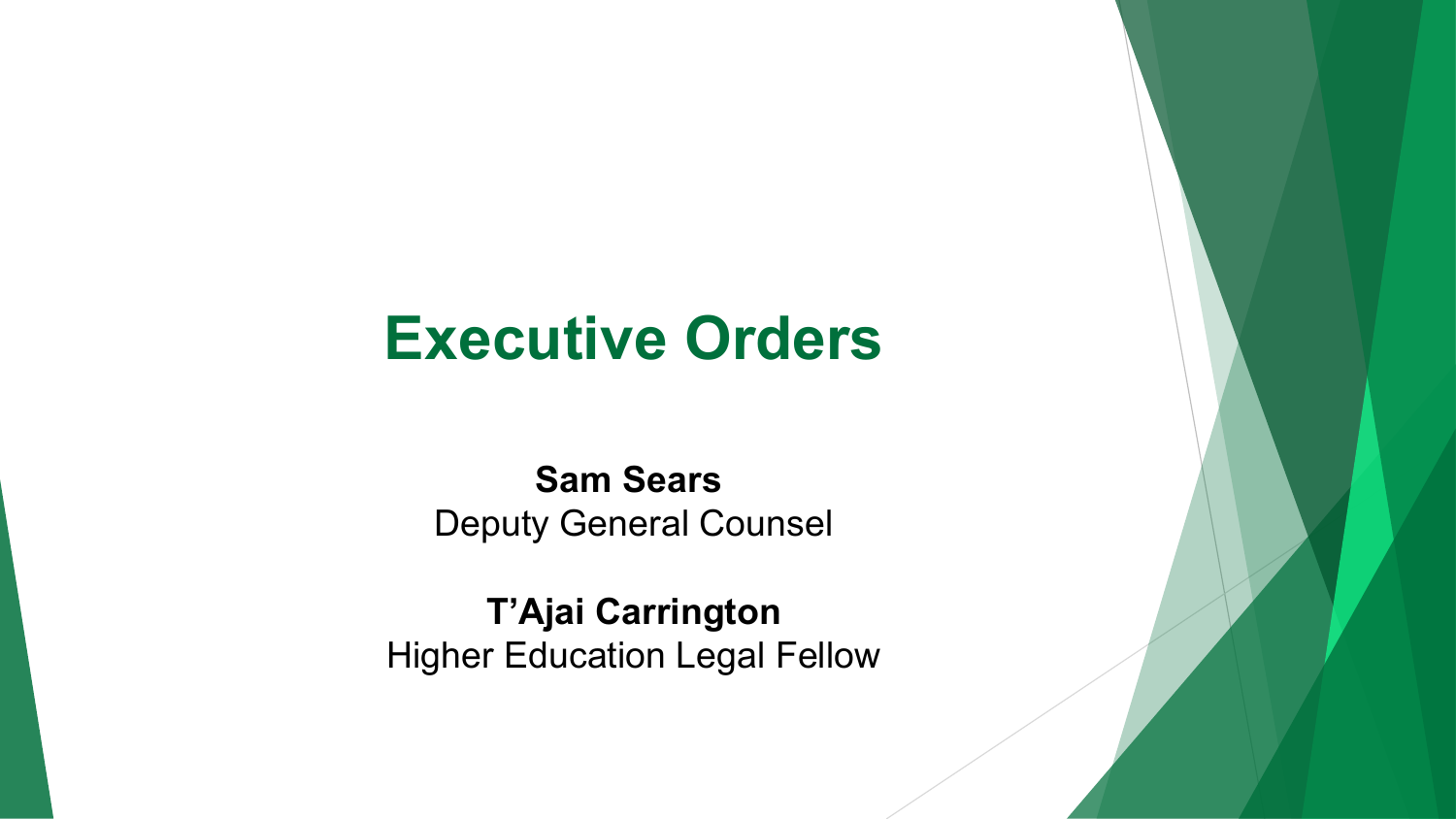### Utility and Effect of Executive Orders

- $\blacktriangleright$  Executive Orders are directives or actions issued by the President that are generally directed to government officials and/or agencies
	- **Typically do not** *directly* **apply to private citizens**
- $\triangleright$  Executive Orders may only have the force of law if the action is based on the power vested in the President by the Constitution or delegated by Congress
	- $\blacktriangleright$  Recent discussion of what the President can and cannot accomplish through Executive Orders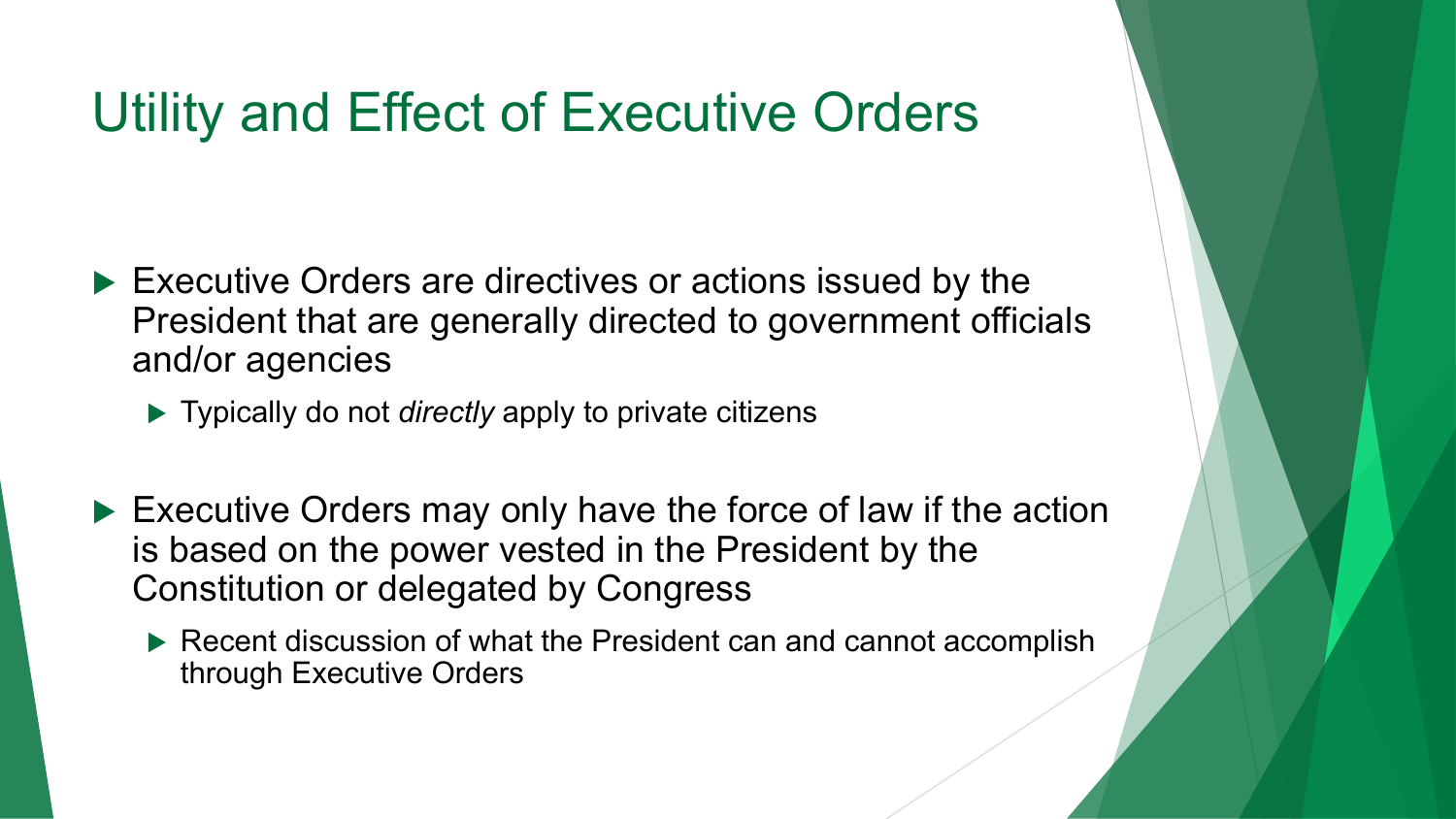## Utility and Effect of Executive Orders (Cont.)

- $\blacktriangleright$  Executive Orders may be issued and revoked relatively easily
	- $\blacktriangleright$  Unless implemented in a more permanent form, such as agency regulations, grant, or contract provisions
- $\blacktriangleright$  Executive Orders may be subject to revocation based on the priorities and goals of a new administration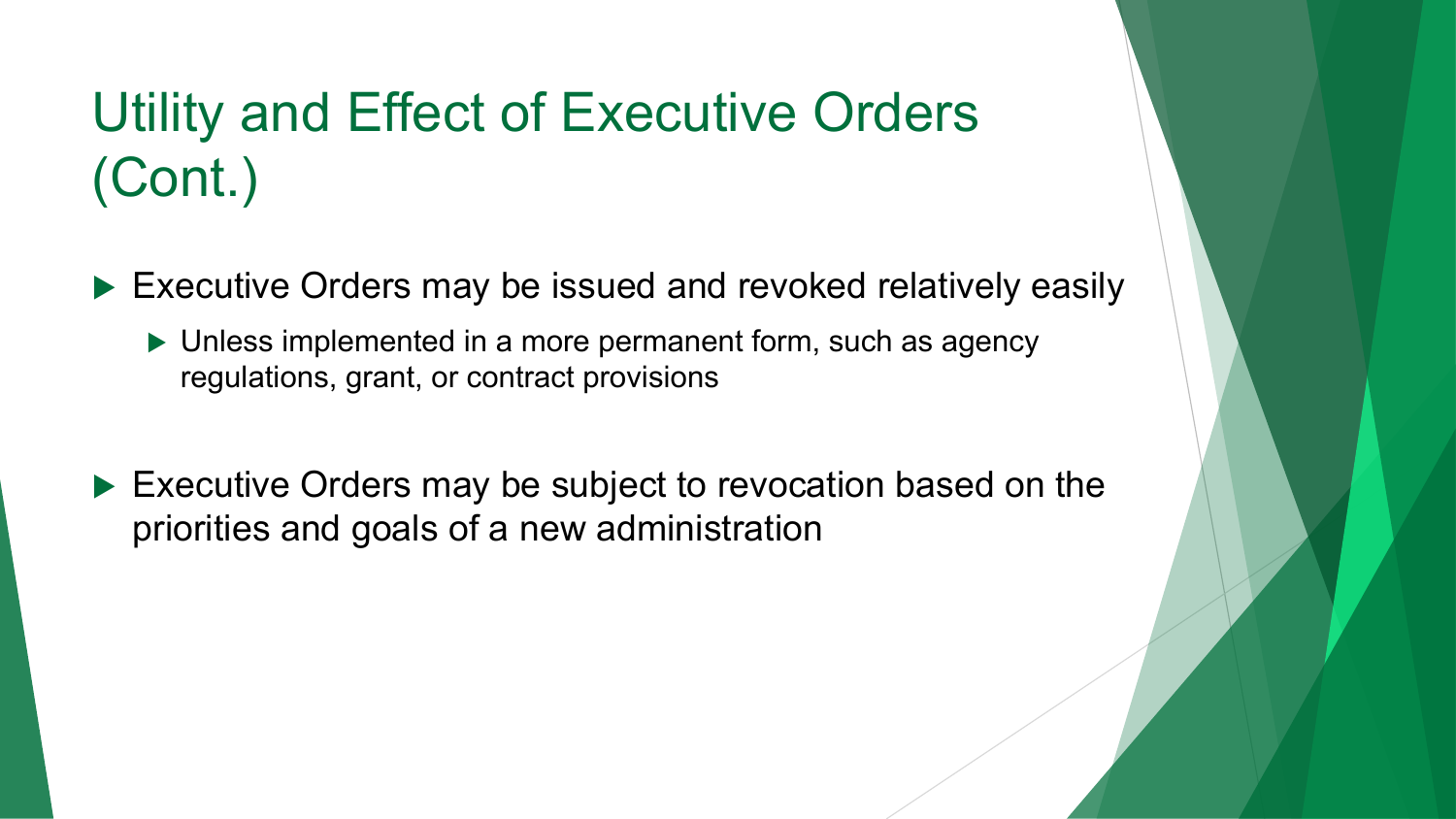## The Biden Administration's Projected Approach to Executive Orders

- $\triangleright$  Stated desire to rely on bipartisan legislation to accomplish his goals, as opposed to Executive Orders
- ▶ Still, signed a large number of Executive Orders on his first day in office, and in his first few weeks as president
	- $\triangleright$  Can visit Federal Register for regularly updated list of presidential executive orders
- $\blacktriangleright$  To the extent that President Biden has issued executive orders, many of them have been issued to revoke Executive Orders from the previous administration
	- ▶ Ex. Executive Order 13985, which revoked Executive Orders 13950 & 13958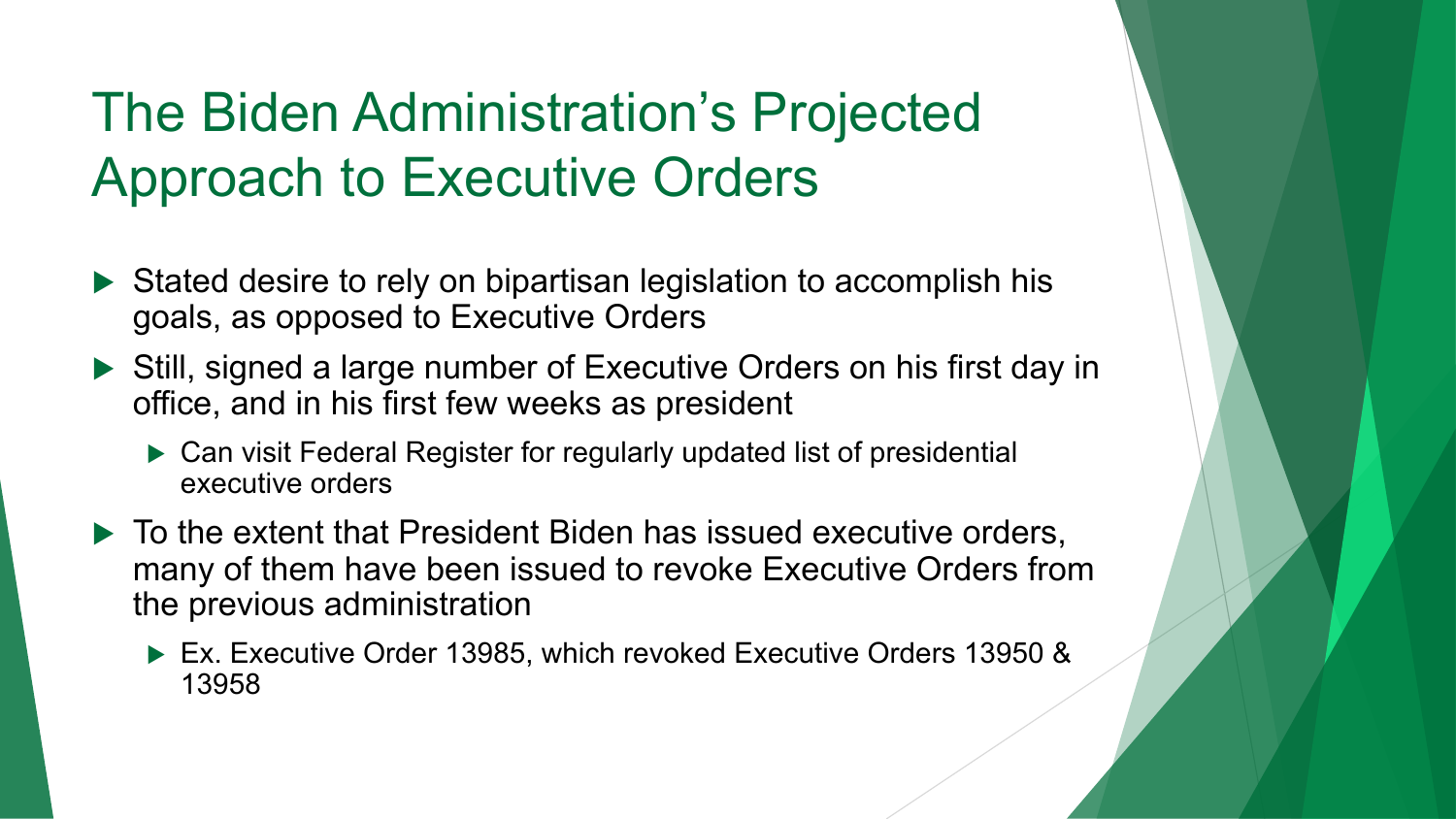## Executive Order 13950 re: Workplace **Training**

- $\triangleright$  Sought to prohibit federal employers, contractors, and certain grant recipients from using any training that "inculcates in its employees any form of race or sex stereotyping or any form of race or sex scapegoating."
	- ▶ Race or sex stereotyping was defined as "ascribing character traits, values, moral and ethical codes, privileges, status, or beliefs to a race or sex, or to an individual because of his or her race or sex."
	- Race or sex scapegoating was defined as "assigning fault, blame, or bias to a race or sex, or to members of a race or sex because of their race or sex."
	- ▶ Originally Published by the Trump Administration on September 22, 2020, to be effective November 2020
	- Its enforcement was enjoined in December 2020, following a lawsuit filed by NAACP challenging its enforceability, on First Amendment and other grounds.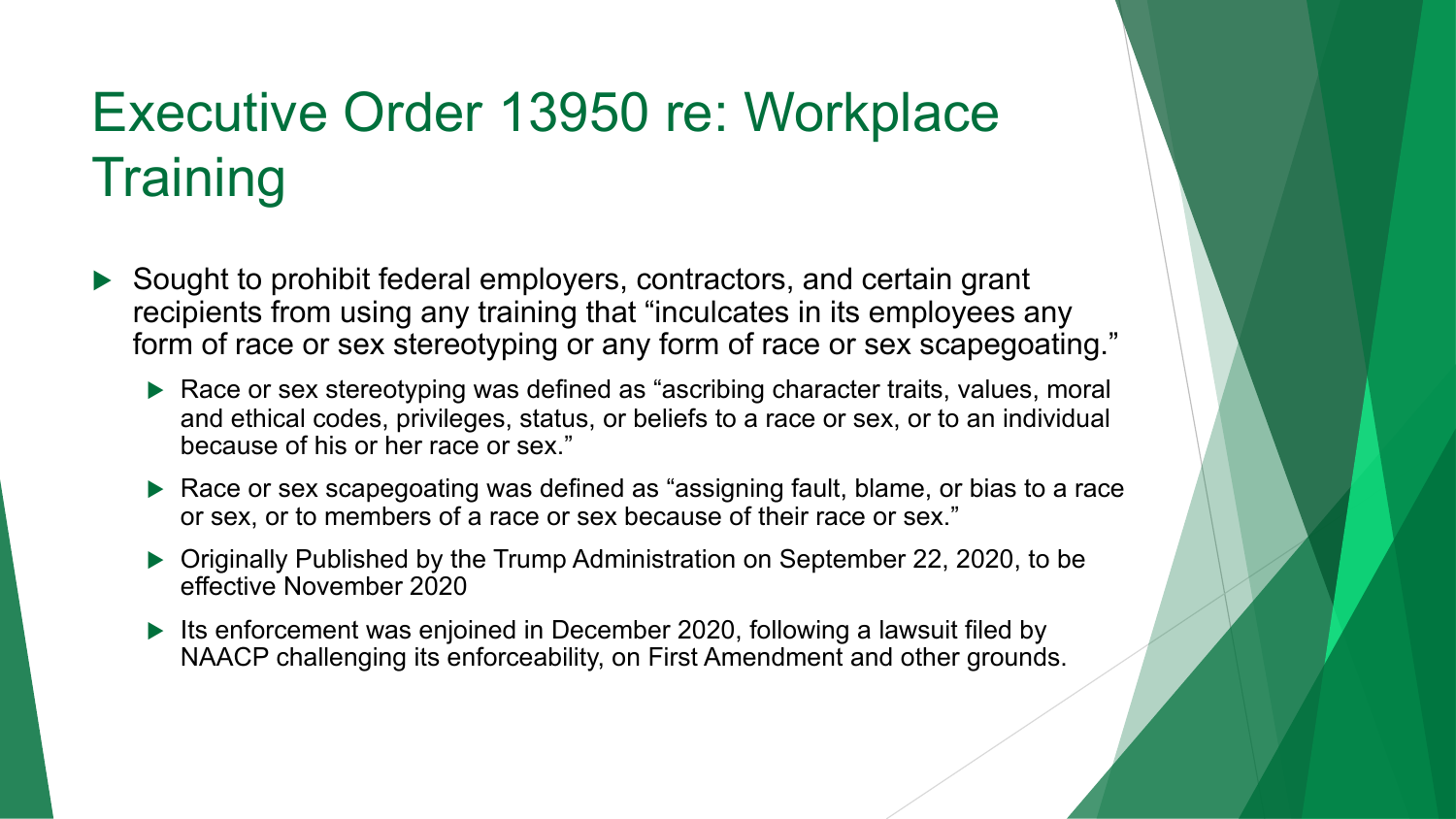## Executive Order 13985 re: Equity Assessment

#### $\blacktriangleright$  Revoked EO 13950

- $\triangleright$  Outlines the Biden Administration's commitment to assessing whether "underserved communities and their members face systemic barriers in accessing benefits & opportunities" both within federal agencies and with respect to the programs administered by federal agencies.
- $\triangleright$  Unlike 13950, it does not include specific expectations for federal contractors or grant recipients, but does note that the equity assessment may result in the proposal of lawful measures to address any barriers identified.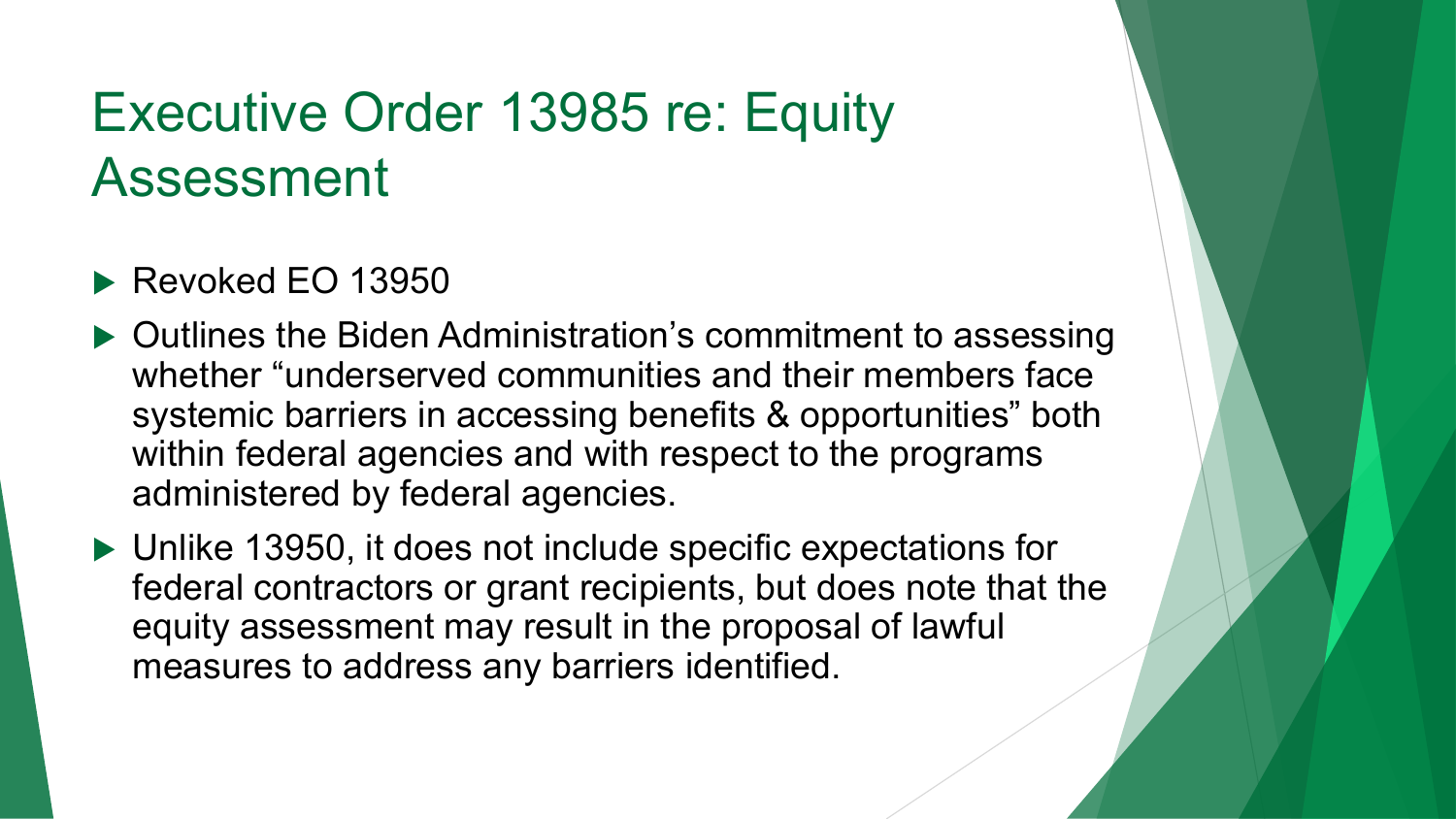### Final Takeaways on these EOs

- $\blacktriangleright$  Federal Agency scrutiny of diversity training consistent with EO 13950 has been suspended.
- $\blacktriangleright$  Equity Assessment conducted by the Biden Administration may result in more federal guidance regarding federal contractors and grant recipients obligations to address identified barriers.
- $\blacktriangleright$  Although EO 13950 has been revoked, private litigation may draw arguments from the Order and the agency implementation statements that accompanied the Order.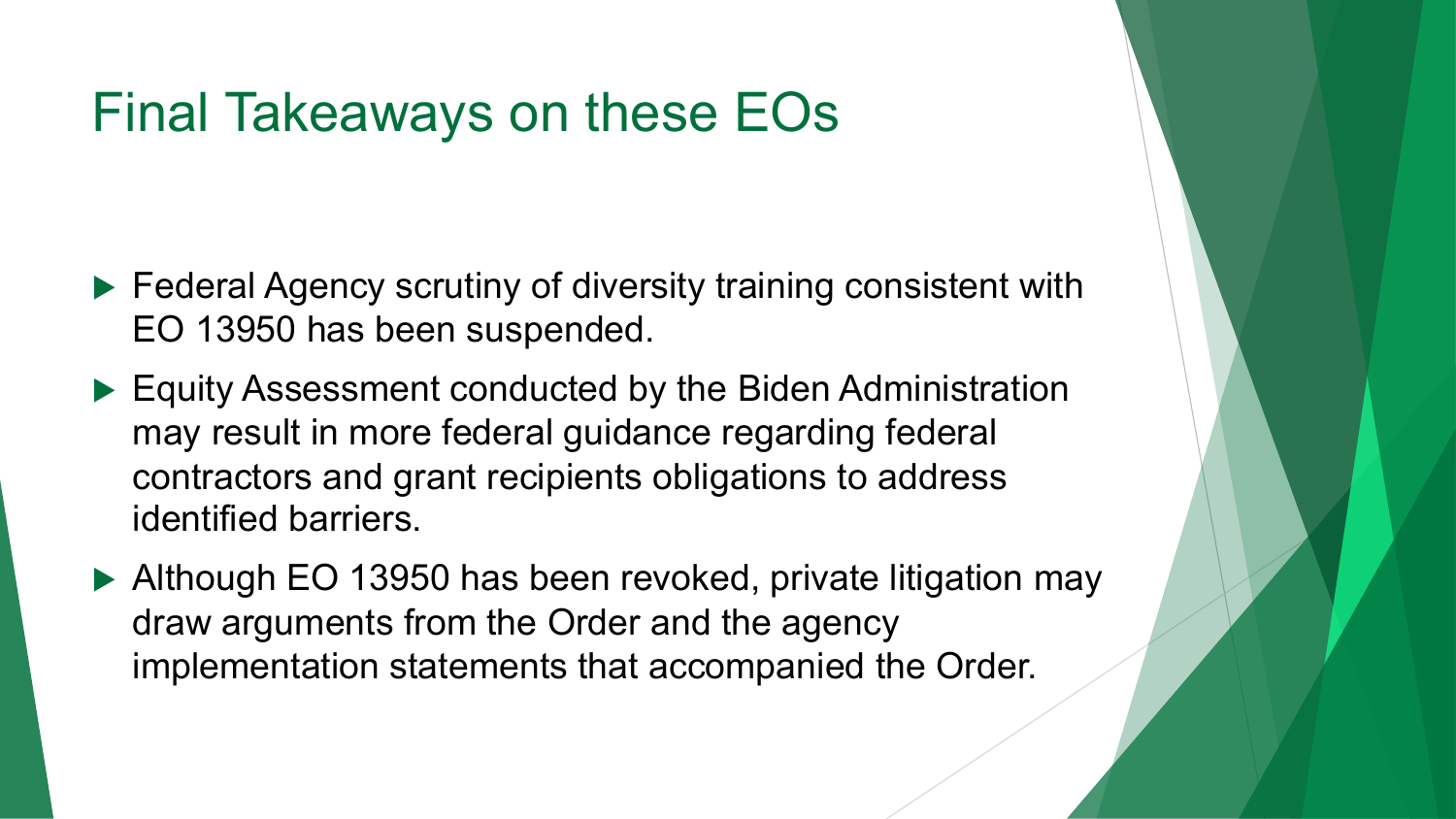# **Immigration**

#### **Jeff Jensen**  Senior Associate General Counsel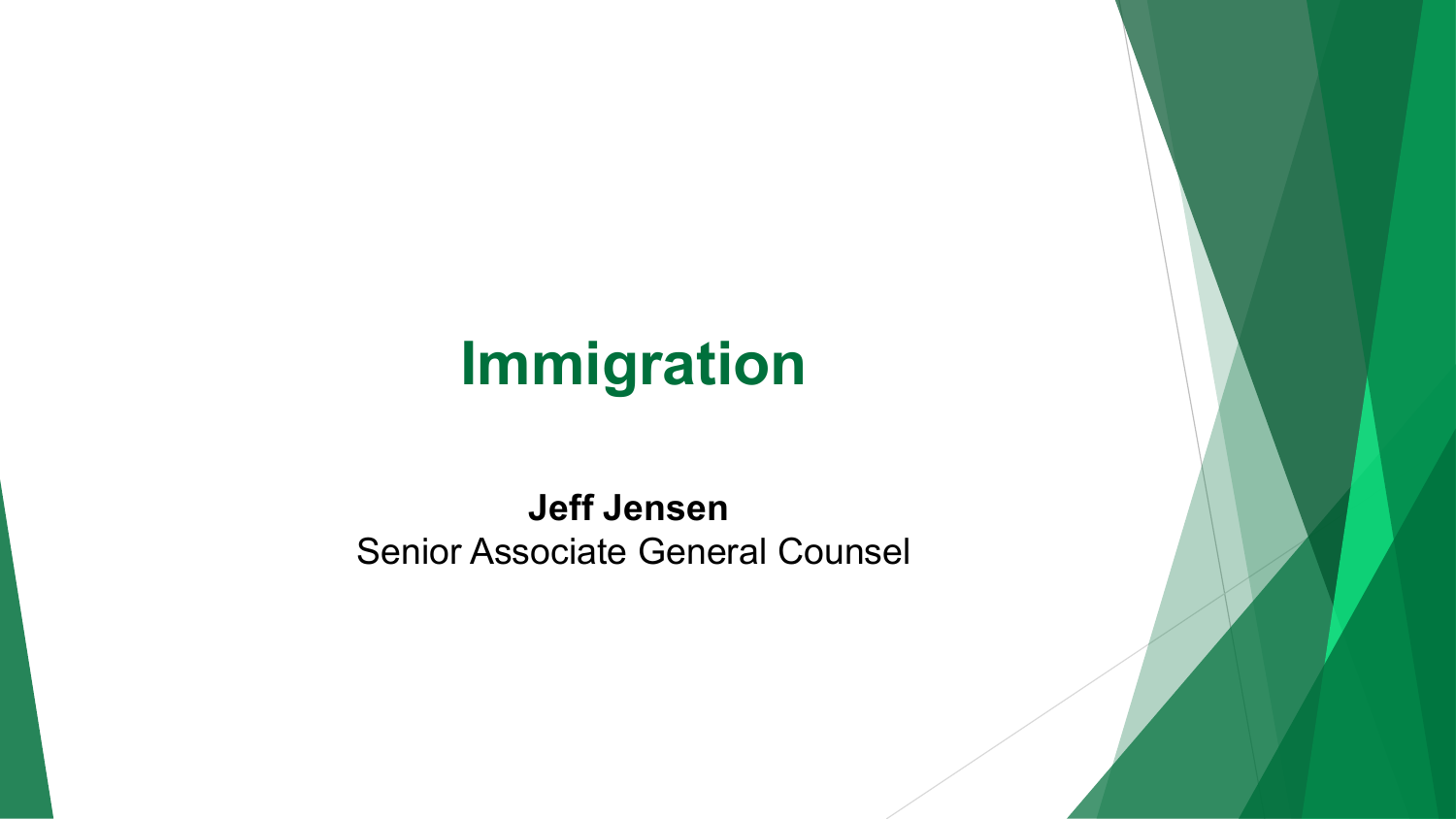## Protect the Young, Count the Unseen, and Welcome Muslims

- 1. Preserve and Fortify DACA Protections for Dreamers
- 2. Reverse E.O. Excluding Undocumented Immigrants from the Census & Reapportionment Count
- 3. Reverse the Muslim Ban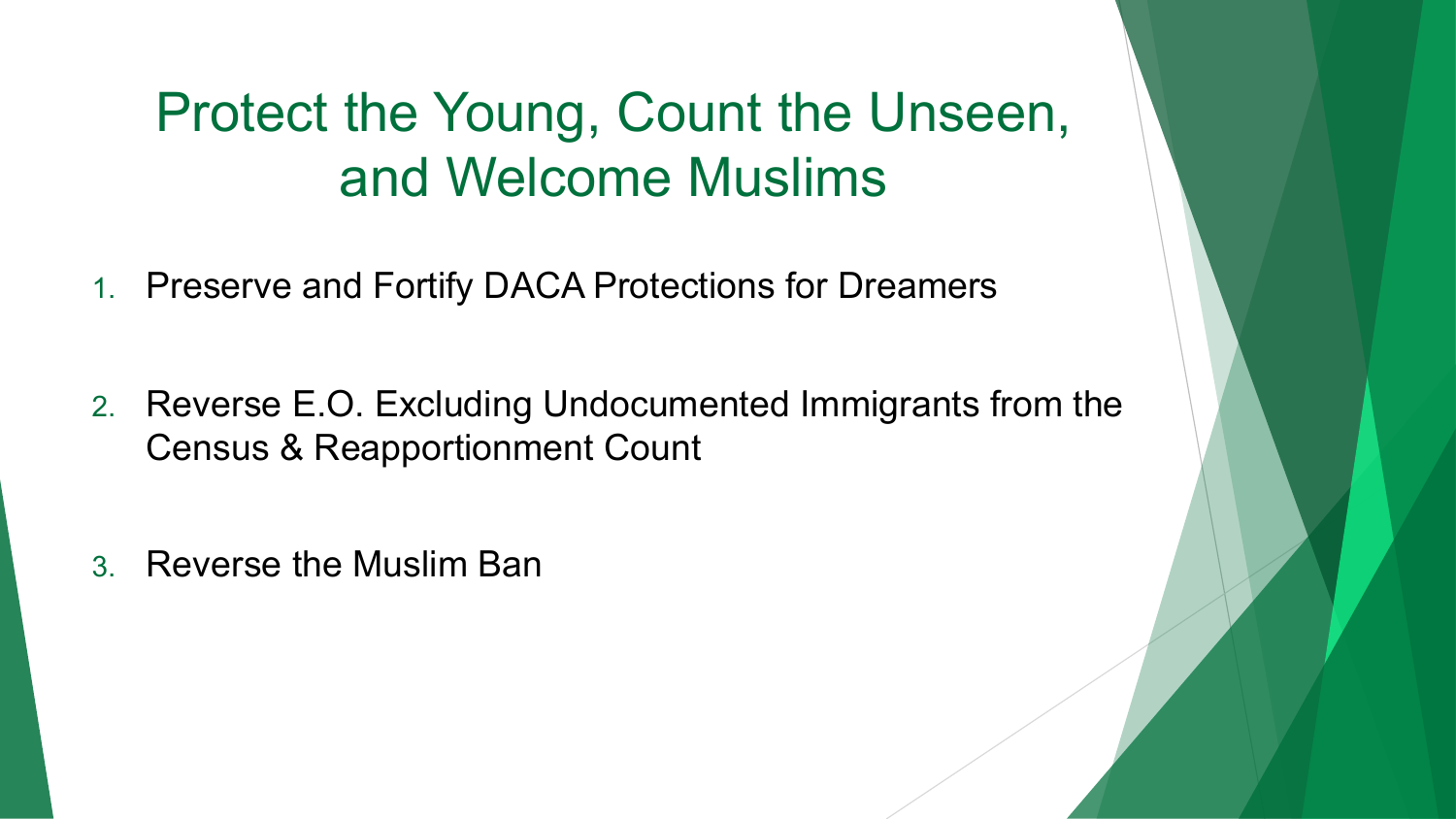Green Card for a STEM PhD, H-1B Stability, & Work for Spouses

- 4. Proposal to Create Faster Path to Permanent Residency for STEM Ph.D. Graduates
- 5. H-1B Cap Selection Process Update DHS Postpones Effective Date of Final Rule
- 6. H-4 Dependents' Work Authorization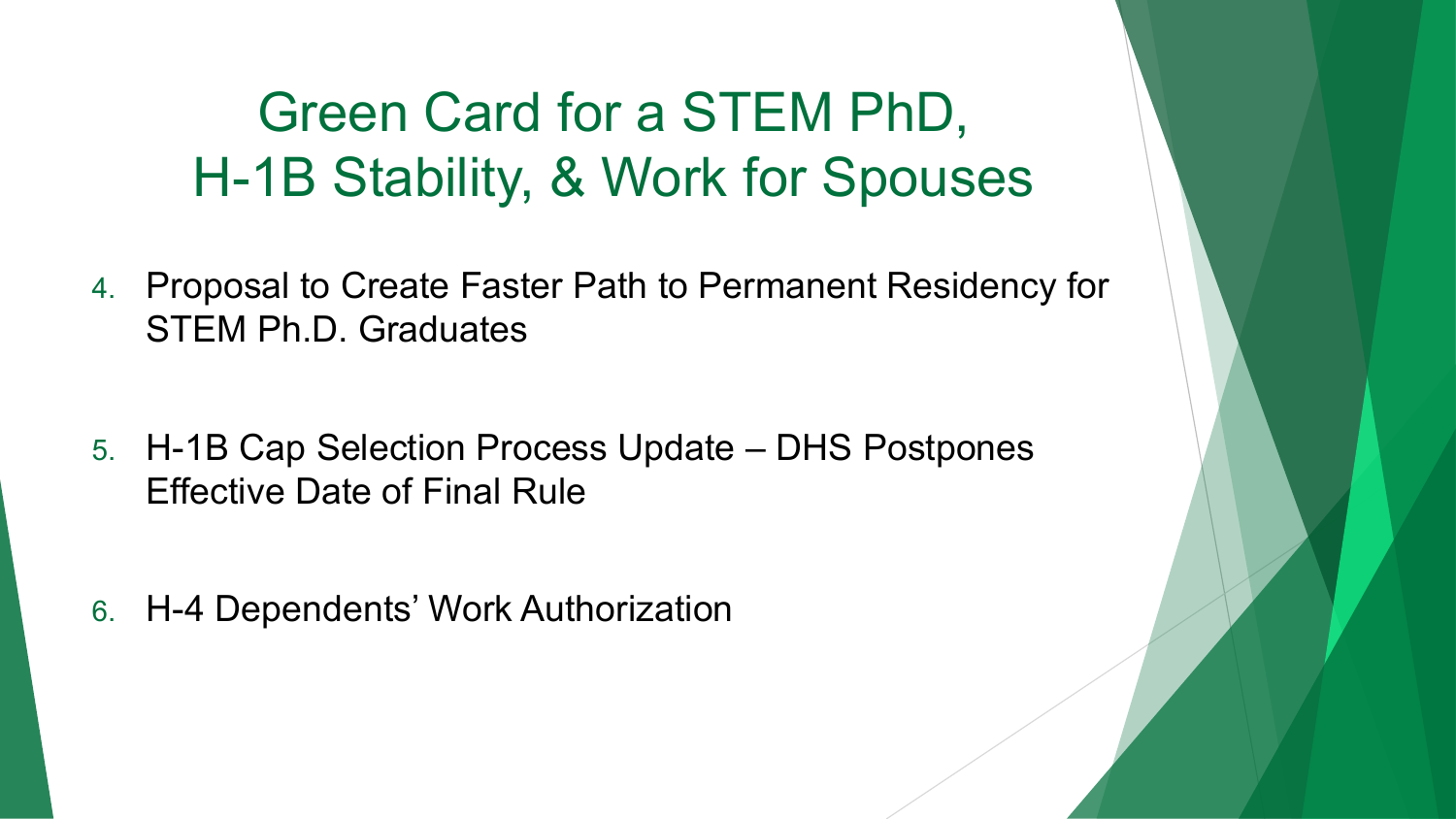## Travel Rules, Entry Suspensions, and A Bipartisan Dream

- 7. DOS & CDC Require Negative COVID-19 Test for Travel to The U.S. Beginning January 26
- 8. Continuation of Presidential Proclamations on Novel **Coronavirus**
- 9. The Dream Act of 2021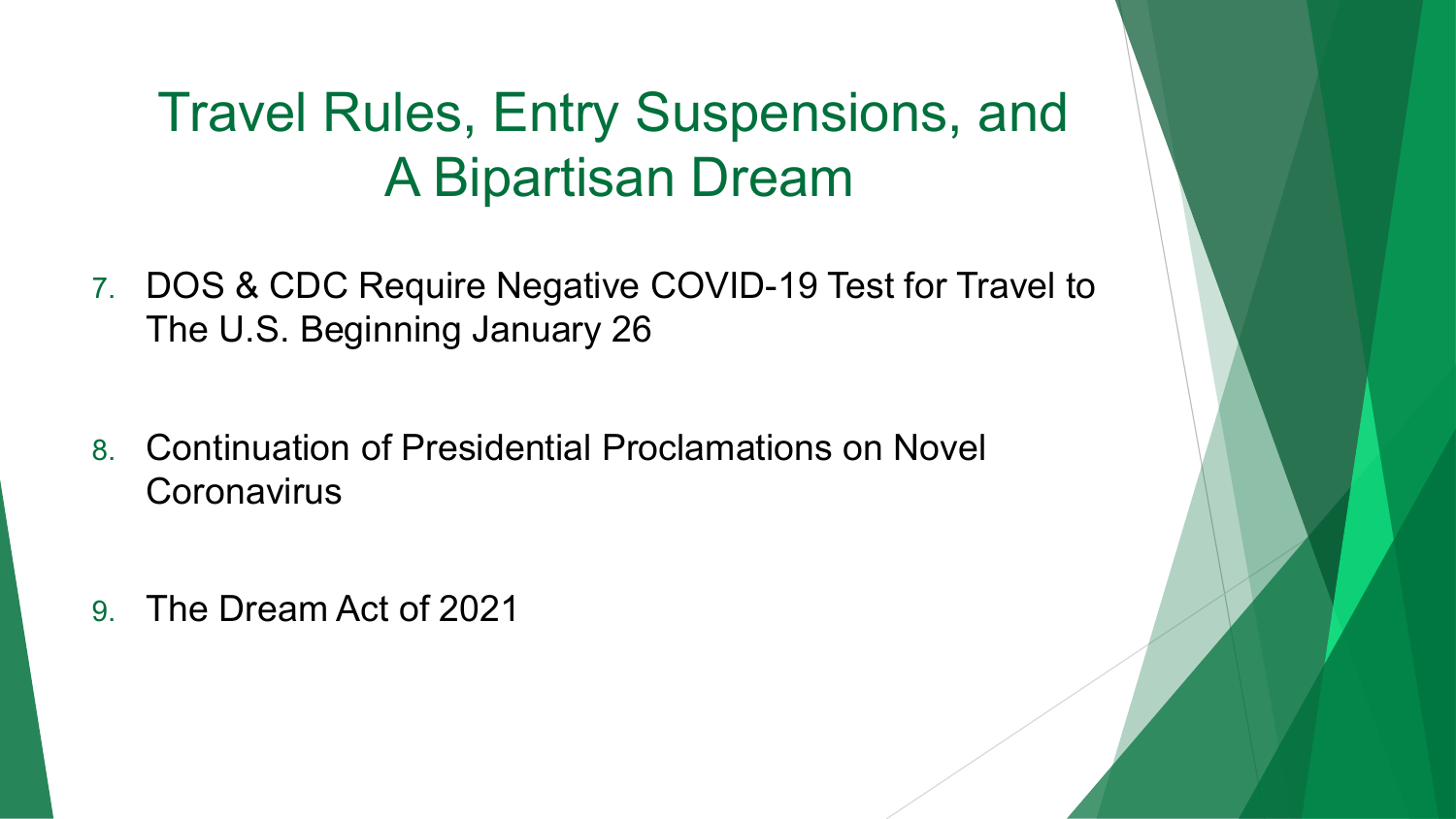# **COVID-19 Relief**

**Amy Kelso**  Senior Associate General Counsel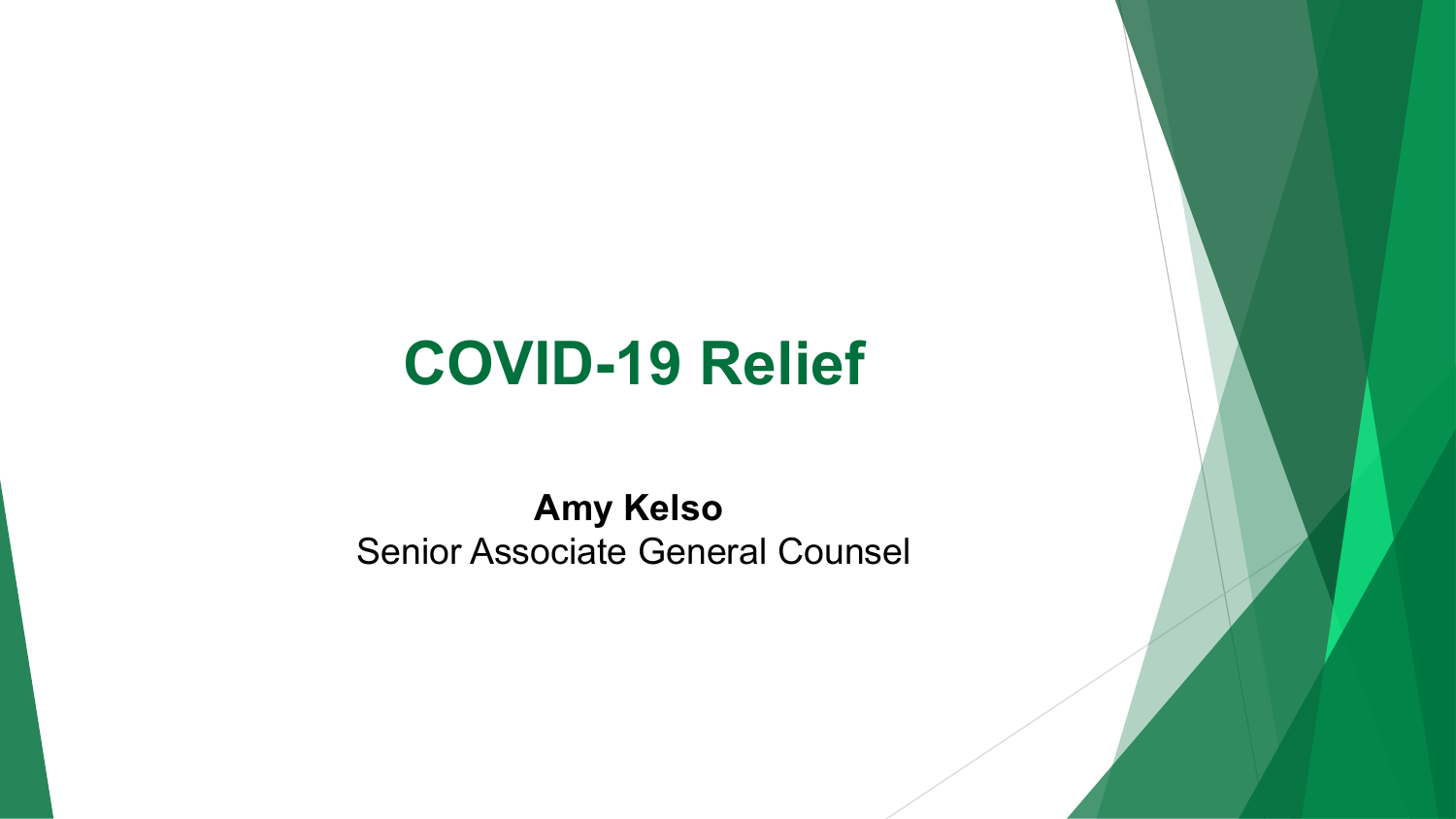# **[COVID](https://www.dol.gov/agencies/whd/pandemic/ffcra-employee-paid-leave) Relief for Colleges & University**

#### March 2020 to January 2021:

- CARES Act (March 2020)
	- **O** Included ~\$14 billion in Higher Education Emergency Relief Fund ( prevent, prepare for, and respond to COVID-19
	- UNC System allocation: **~\$179 million**
	- UNC Charlotte allocation : ~\$24 million; 50% reserved for student e
		- institutional uses included PPE, Health Center testing, wastewater Learning Accelerator
- FFCRA (March 2020): Emergency Paid Sick Leave and Expanded Family
- CRRSA: Higher Education Emergency Relief Fund (II): During transition, FY21 supplemental spending bill for COVID relief:
	- **~\$23 billion** to colleges/universities/students
	- UNC Charlotte allocation: \$12,155,279 (students) \$27,382,263 (insti
	- o Student loan repayment moratorium through end of January; extend executive action through end of Sept. 2021
- Total of ~\$37 billion in relief to colleges and universities since pandemic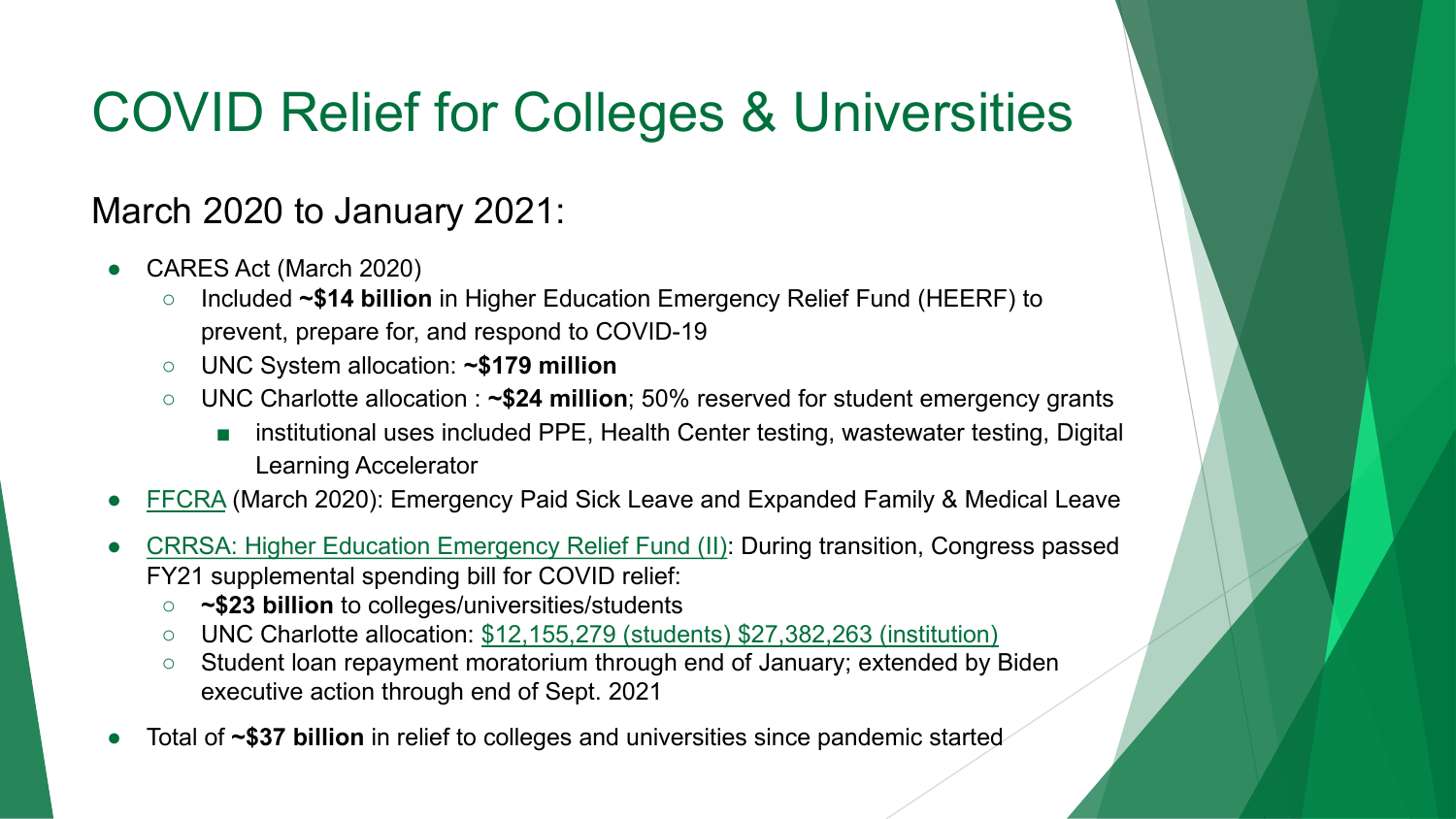## Na[tional Priority](https://www.whitehouse.gov/briefing-room/presidential-actions/2021/01/21/executive-order-supporting-the-reopening-and-continuing-operation-of-schools-and-early-childhood-education-providers/)

Biden administration has made the COVID-19 pandemic highest priorities

- National Strategy for the COVID-19 Response and Pandemic Pre Includes support for equitable reopening and operation in higher
	- Request for additional \$35 billion in emergency stabilization funds for
	- Support regular COVID-19 testing for under-resourced colleges and
	- Provide clear guidance on safe college operations
	- Work with colleges and universities to conduct outreach to students vaccination
	- Executive Order Supporting the Reopening and Continuing Operation Early Childhood Education Providers (1/21/21)
- Administration will rename "Operation Warp Speed" (initiative to speed") development, manufacture, distribution of vaccines)
	- Dr. David Kessler, former head of the FDA, named Chief Scientific O response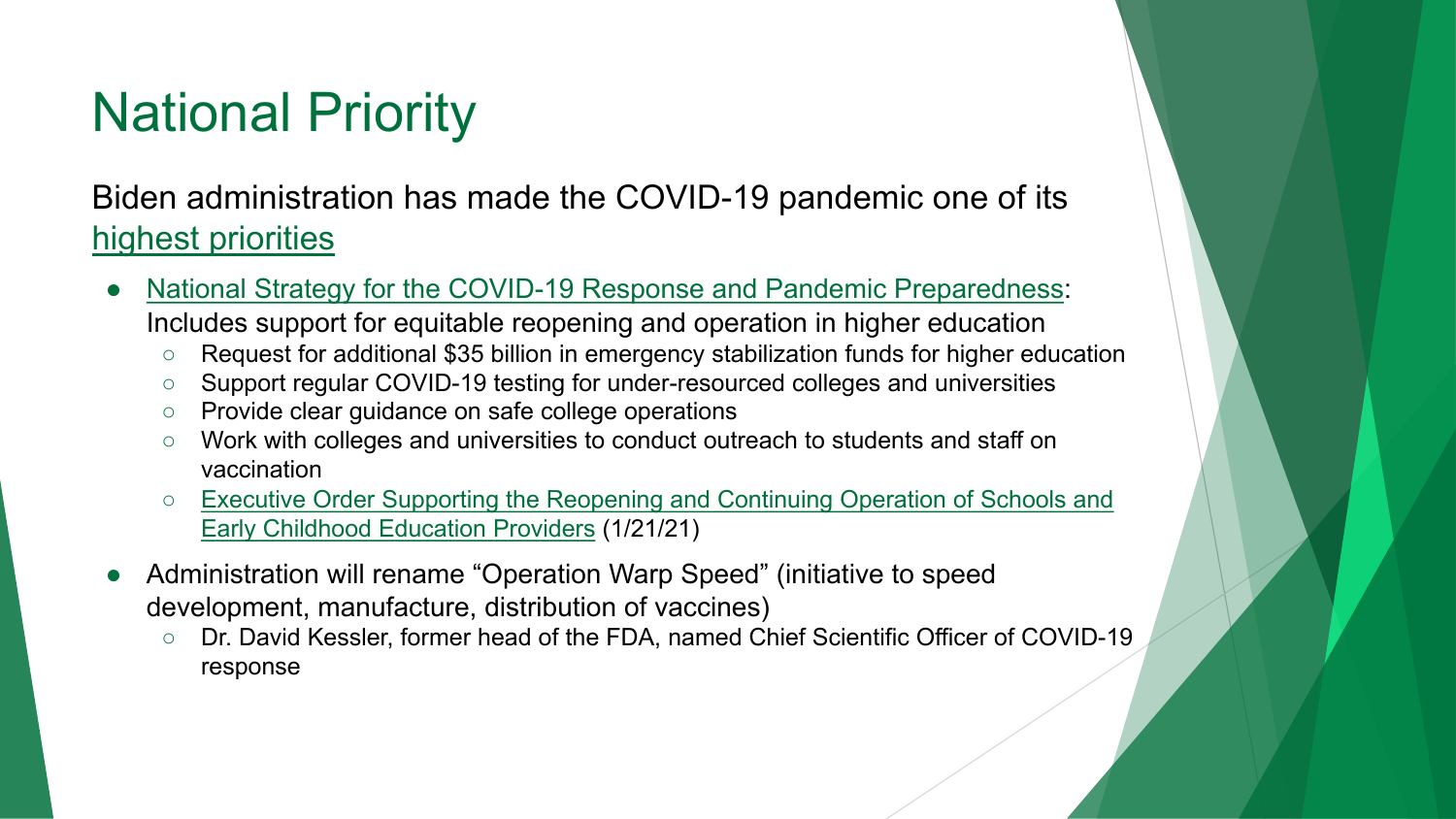#### Executive Order on Supporting the Reopening and Continuity Operation of Schools and Early Childhood Education

Directs federal agencies to support the safe reopening of schools and equal access to online education:

- **Guidance for reopening based on location, resources, and population: Directs** Education and HHS to work together on evidence-based guidance that takes those account, indicating that the administration wants to avoid a one-size-fits-all approacl
- **Equitable distribution of testing supplies and widespread contact tracing: The** Department should support contact tracing "to the maximum extent possible."
- **Establishing a "Safer Schools and Campuses Best Practices Clearinghouse":** institutions can share what they've learned from operating in the pandemic.
- **Supporting online learning: Directs Secretary of Education to give schools and co** help they need to offer high-quality remote learning. Encourages the FCC to offer m internet/broadband access to students.
- **Information-gathering efforts focusing on socioeconomic disparities**: Directs fo collect data on the pandemic's effects on education, particularly socioeconomic disparent
- **Broad input: Federal agencies have been directed to consult with state and local of** unions in developing strategies to deal with the pandemic's effects on educational o

*(Source: Chronicle of Higher Education, 1/22/2021)*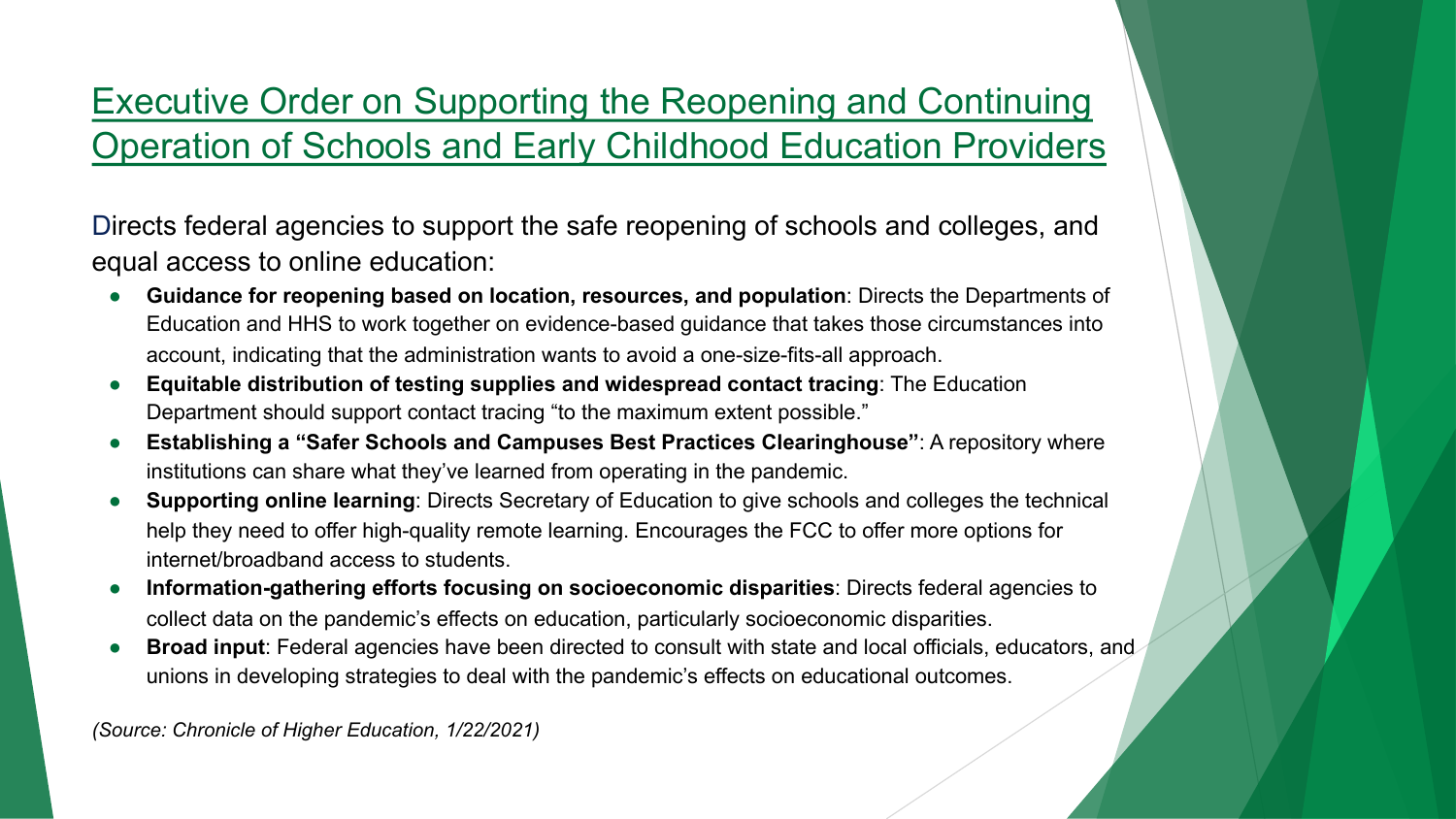## **COVID Relief for Colleges & University**

#### Where we are now:

- Biden administration has proposed "American Rescue Plan," \$1.9 offset financial damage of the pandemic, including \$35 billion in **stabilization funds for higher education**
	- Republicans proposed \$618 million, with no funding for high
- House budget bill (Section 2002): ~\$40 billion for higher education relief fund, apportioned same as HEERF
	- Funds available through 9/30/23
	- Not less than 50% directly to students in emergency financia
	- Portion of funds must be to monitor and suppress COVID
	- Requires states to maintain higher ed funding in FY22 and 23
- Final passage of relief legislation likely in mid-March, before enha unemployment benefits expire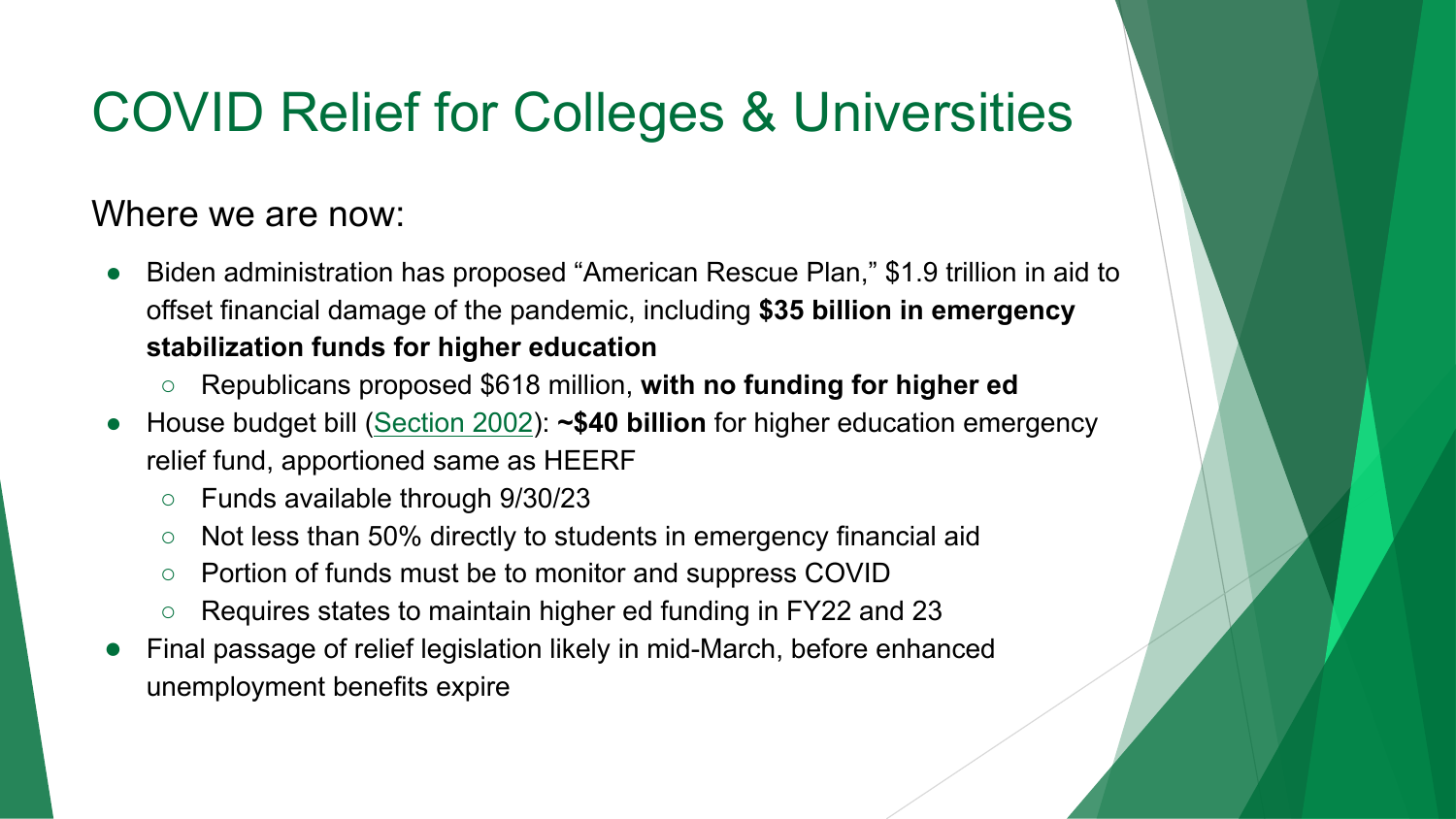# [Higher Ed Advocacy Groups](https://www.acenet.edu/Policy-Advocacy/Pages/COVID-19-Policy-Developments.aspx)

#### The Association of Public and Land-Grant Universitie

- Requests that Congress set aside \$97 billion for colleges as COVID-19 stimulus package
- $\circ$  Indicates the  $\sim$ \$37 billion Congress has directed to institution edu[cation so far has fallen "far short" of what they need](https://www.acenet.edu/Documents/Letter-House-Committee-Education-Labor-Budget-Reconciliation-020821.pdf)
- $\circ$  Notes that many public universities are poised to take a big hit appropriations in the coming year

#### American Council on Education (ACE) agenda

- Estimates lost revenue and increased costs in higher ed are Terry Hartle)
- o Pushing for more supplemental spending to address lost revenue increased costs
- Urging Congress and the federal government to agree on a response
	- See statement from ACE President, Ted Mitchell, and letter to H on Education and Labor on behalf of 22 higher ed organization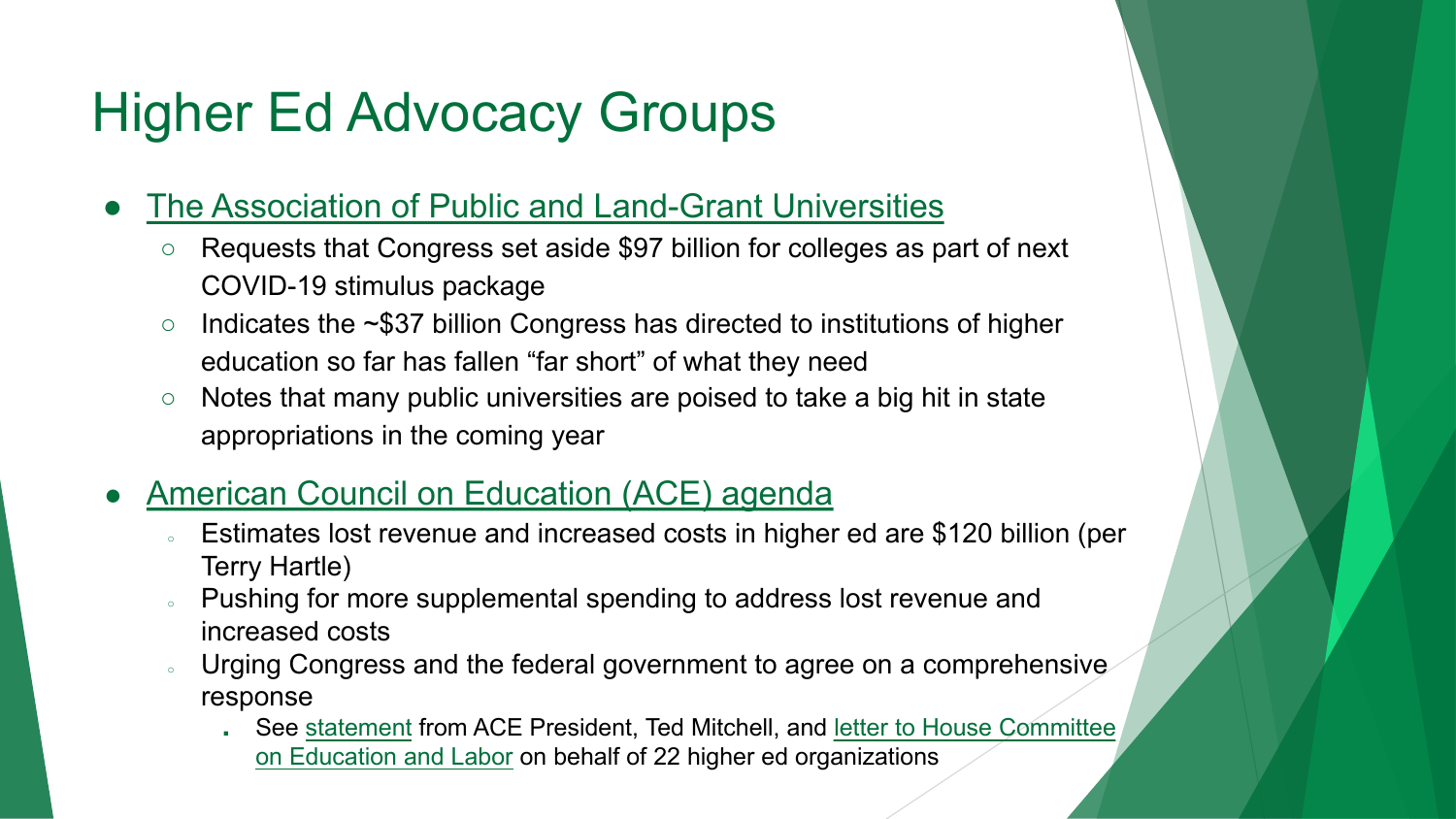# **Title IX**

#### **Sarah Edwards**  Associate General Counsel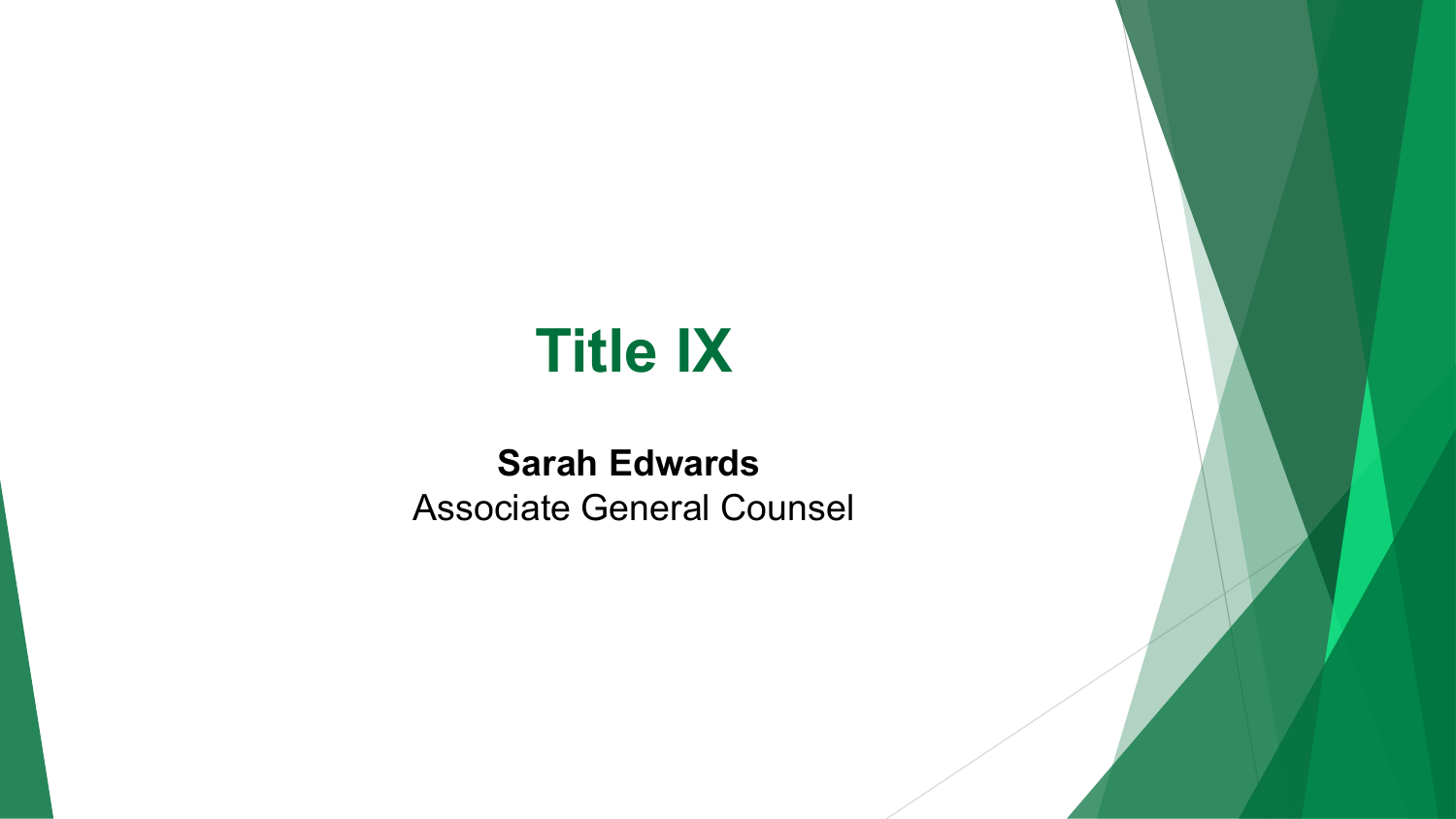### The Last Ten Years

▶ 2011-2016: Obama guidance documents and enforcement

 $\triangleright$  2017: Trump administration rescinded guidance documents

- $\blacktriangleright$  2018-present:
	- ▶ Proposed regs released in November 2018
	- $\blacktriangleright$  More than 100,000 comments submitted
	- $\blacktriangleright$  Final rule issued on May 6, 2020 (accompanied by 2000 pages of preamble)
	- $\blacktriangleright$  Implementation deadline of August 14, 2020

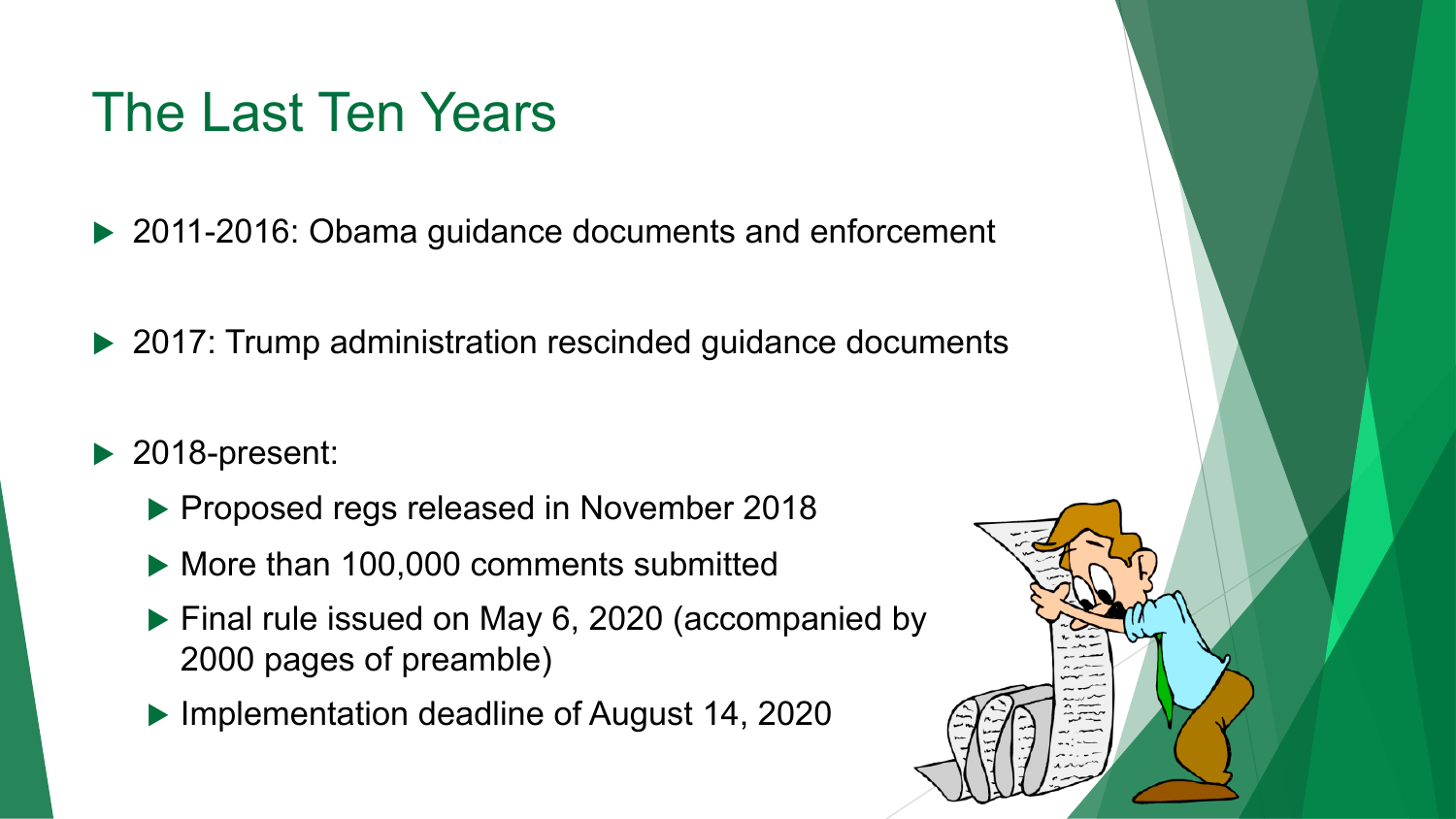### What's Next?

- $\blacktriangleright$  Biden's campaign website: "The Biden Administration Title IX guidance for colleges, including the 2011 Dear which outlined for schools how to fairly conduct Title I)
- $\blacktriangleright$  Suzanne Goldbe[rg appointed acting A](https://legal.uncc.edu/policies/up-504)ssistant Secretary
- Some options:
	- $\blacktriangleright$  Rescind/replace regulations (lengthy!)
	- $\blacktriangleright$  Soften regulations through guidance (limited change
	- $\blacktriangleright$  Nonenforcement?
- $\triangleright$  No option results in immediate and significant changes Charlotte policy (University Policy 504)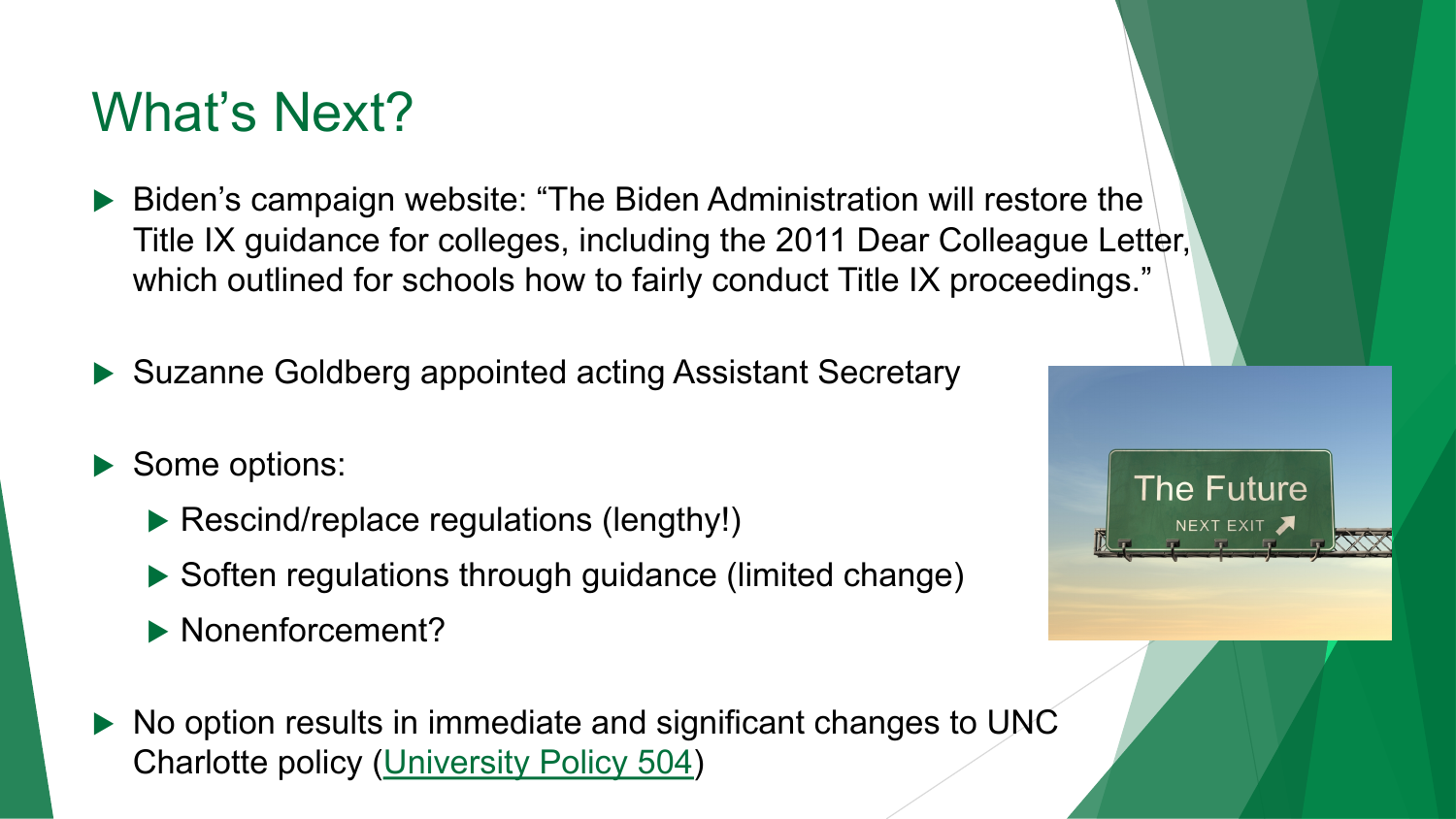Executive Order on Preventing and Combating Discrimination on the Basis of Gender Identity or Sexual Orientation

- ▶ Issued January 20, 2021
- $\blacktriangleright$  "It is the policy of my Administration to prevent and combat discrimination on the basis of gender identity or sexual orientation, and to fully enforce Title VII and other laws that prohibit discrimination on the basis of gender identity or sexual orientation."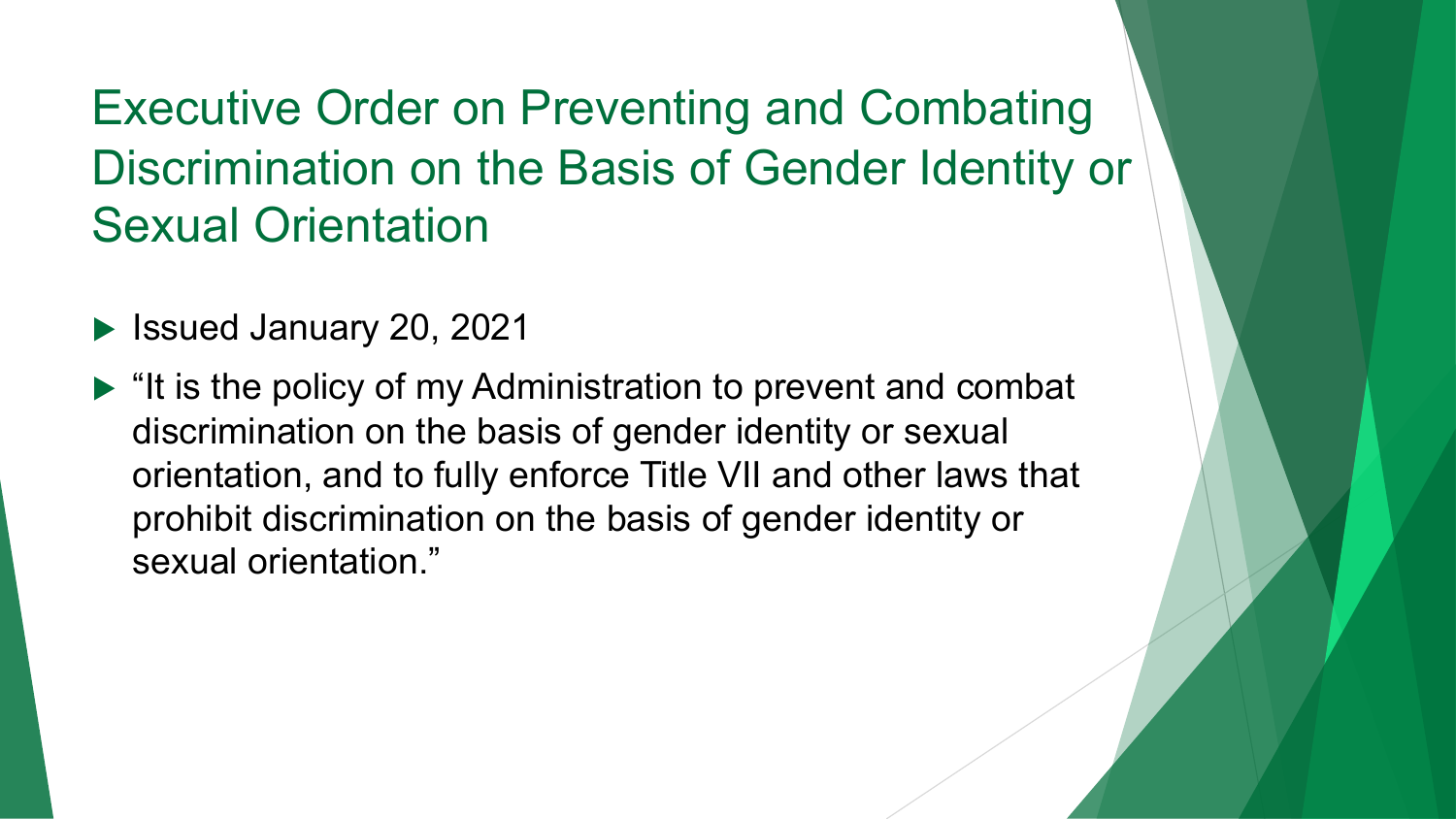# **College Affordability**

**Brad Trahan**  Assistant General Counsel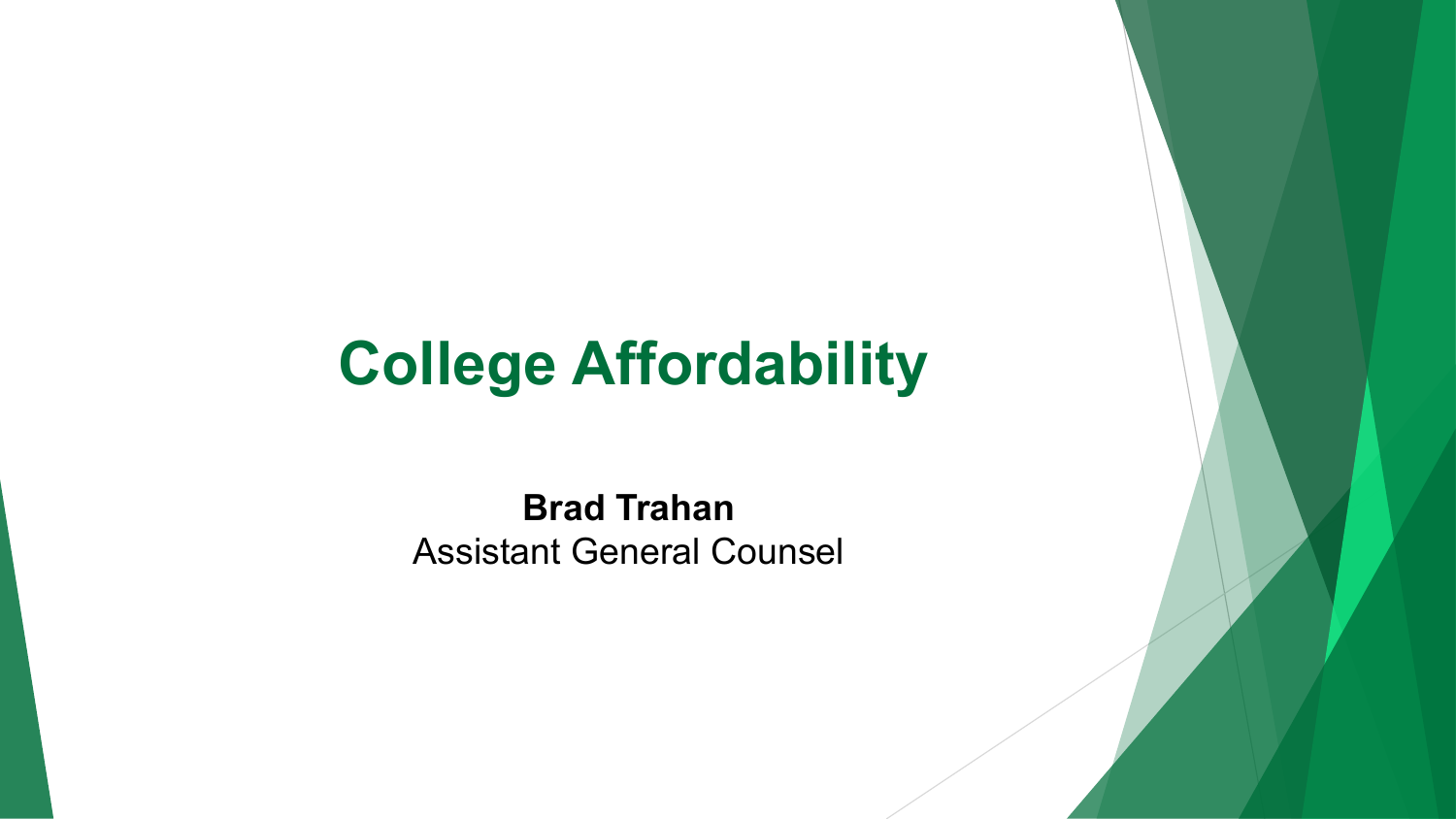## FAFSA Simplified

- December Omnibus Spending Bill
- $\blacktriangleright$  108 questions to 36 questions
- ▶ Effective October 2022 (for 2023-24 academic year)
- ▶ Pell Grant Updates

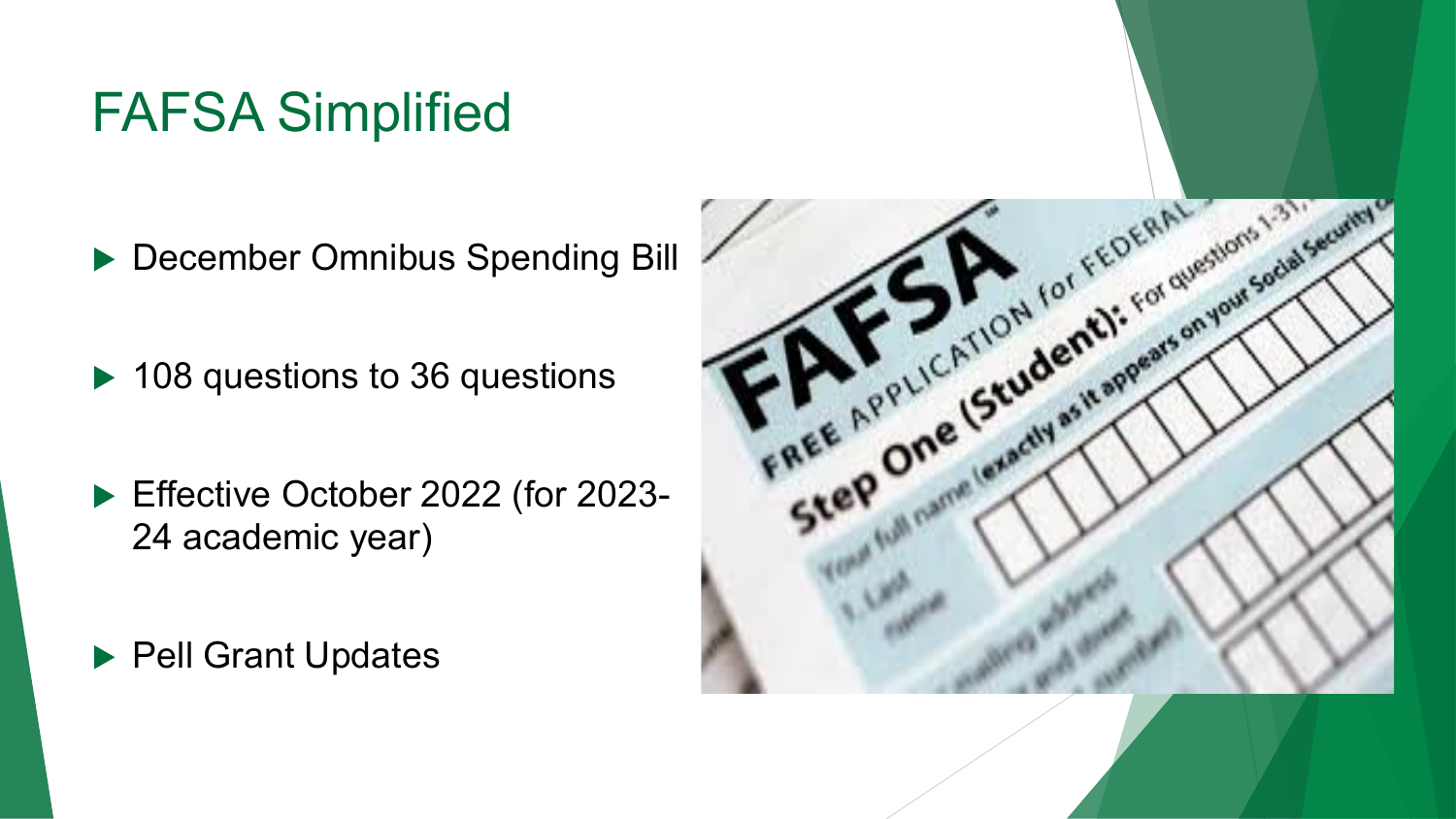## Pell Grant Updates

- $\blacktriangleright$  Automatic Qualifications
- $\blacktriangleright$  Increase to the income limits for receiving the grant
- $\blacktriangleright$  Eligibility extended to incarcerated individuals
- $\blacktriangleright$  Update to student aid index (as low as -\$1,500)
- $\blacktriangleright$  Future: Double maximum award

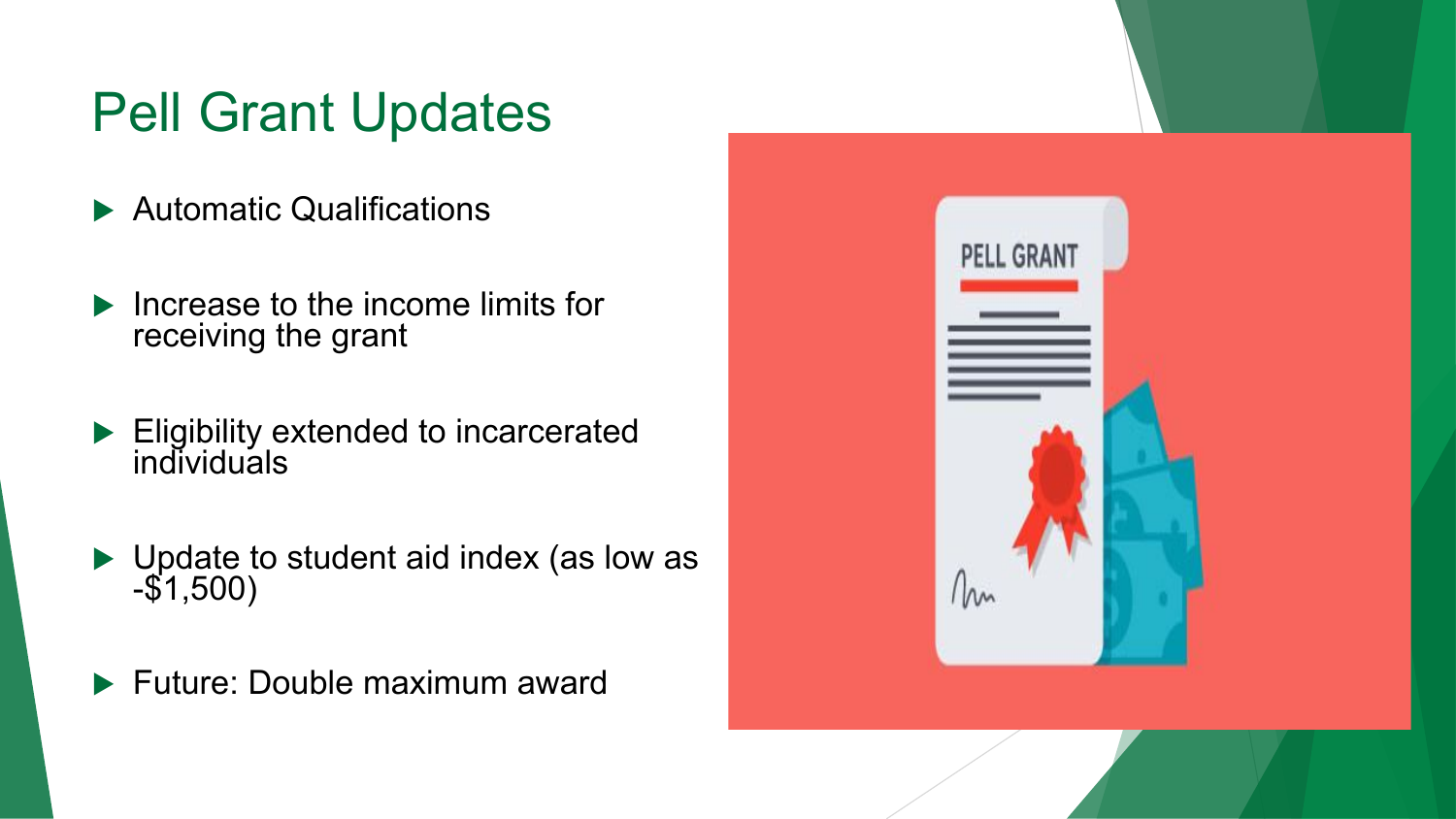### Student Loans

▶ Continued COVID Relief for ED Loans (September 30, 2021)

Student Loan Forgiveness

▶ Student Loan Reform

▶ Tuition Free College